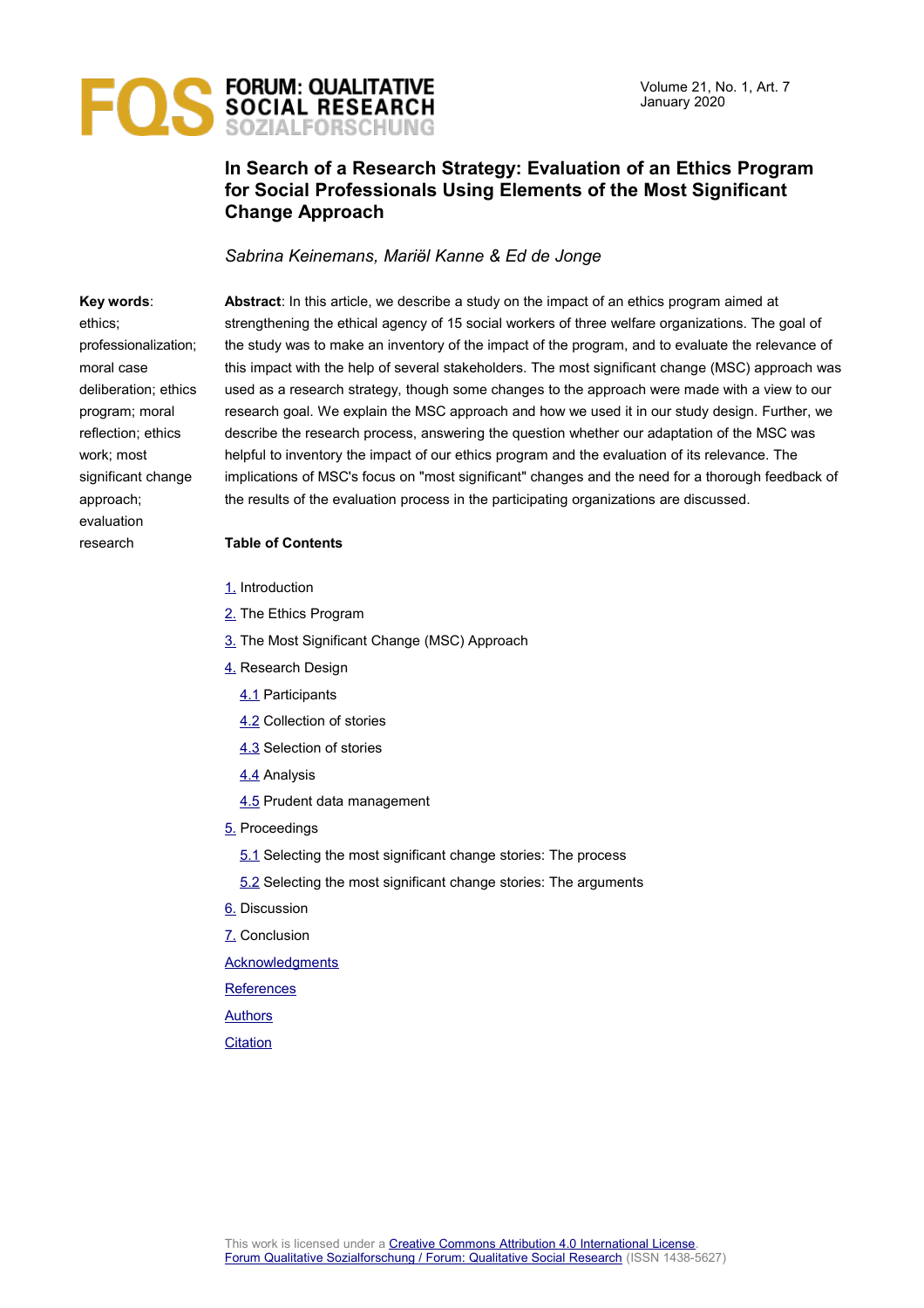*FQS* 21(1), Art. 7, Sabrina Keinemans, Mariӫl Kanne & Ed de Jonge: In Search of a Research Strategy: Evaluation of an Ethics Program for Social Professionals Using Elements of the Most Significant Change Approach

### <span id="page-1-0"></span>**1. Introduction**

In 2008, our research group started a research program on social work ethics. This program was initiated following the observation that social workers in the Netherlands often deal with moral challenges in their professional practice, while a clear moral frame of reference is missing (TONKENS, 2009; VAN DOORN, 2008). Accordingly, in the past ten years our group has carried out extensive theoretical and empirical research on moral challenges and professional ethical agency in the field of social work (e.g., DE JONGE, 2014; KANNE, 2016; KEINEMANS, 2014; KEINEMANS, DE JONGE & KLOPPENBURG, 2014). [1]

Other Dutch researchers are conducting research on similar issues in the field of social work (e.g., KLAASE, 2017; SPIJKERBOER, 2018). Dutch scholars are therefore steadily working on a body of knowledge on professional ethics in social work, resulting in a better understanding of the moral challenges in the social domain but also producing practical tools for social workers such as methods for moral reflection, both as a group and individually. Some examples can be found on our [Dutch website.](http://www.ethiekwerk.hu.nl/) [2]

Our research group noticed that social workers welcomed this body of knowledge, but were especially enthusiastic about the practical tools for moral reflection. As a participant in one of our research projects stated: "These meetings [aimed at moral reflection, our comment] were very useful and due to the meetings, I am more able to deal with the moral dimension of my work." [3]

This finding is substantiated by international research. In the past few years, several studies have demonstrated the relevance of ethical reflection, for example by means of "moral case deliberation" or "clinical ethics support sessions" in the field of care (GRÖNLUND, DAHLQVIST, ZINGMARK, SANDLUND & SÖDERBERG, 2016; HAAN, VAN GURP, NABER & GROENEWOUD, 2018; JANSSENS, VAN ZADELHOFF, VAN LOO, WIDDERSHOVEN & MOLEWIJK, 2015; MOLEWIJK, VAN ZADELHOFF, LENDEMEIJER & WIDDERSHOVEN, 2008; SVANTESSON et al., 2014; WEIDEMA, MOLEWIJK, KAMSTEEG & WIDDERSHOVEN, 2013) and social work (KANNE, 2016; SPIJKERBOER, 2018). The practice of moral case deliberation has a theoretical basis in pragmatics and hermeneutics (HARTMAN, METSELAAR, WIDDERSHOVEN & MOLEWIJK, 2019). Although findings differ to some extent, most studies demonstrate how professionals benefit from moral case deliberation. We provide a few examples<sup>[1](#page-1-1)</sup> from the field of social work: KANNE (2016) concludes, based on a literature review and empirical research, that moral case deliberation generates effects on four levels. On the level of a concrete case, participants learn to acknowledge that every situation can be seen from multiple perspectives. On the level of the professional, increased reflective competencies and awareness of the normative dimension of professional practices are mentioned as results. On the team level, respondents report an enhancement of mutual respect and understanding, as well as confidence and

<span id="page-1-1"></span><sup>1</sup> More evaluation results from ethics research in the social sector are discussed elsewhere (DE JONGE, KEINEMANS & KANNE, 2019, submitted).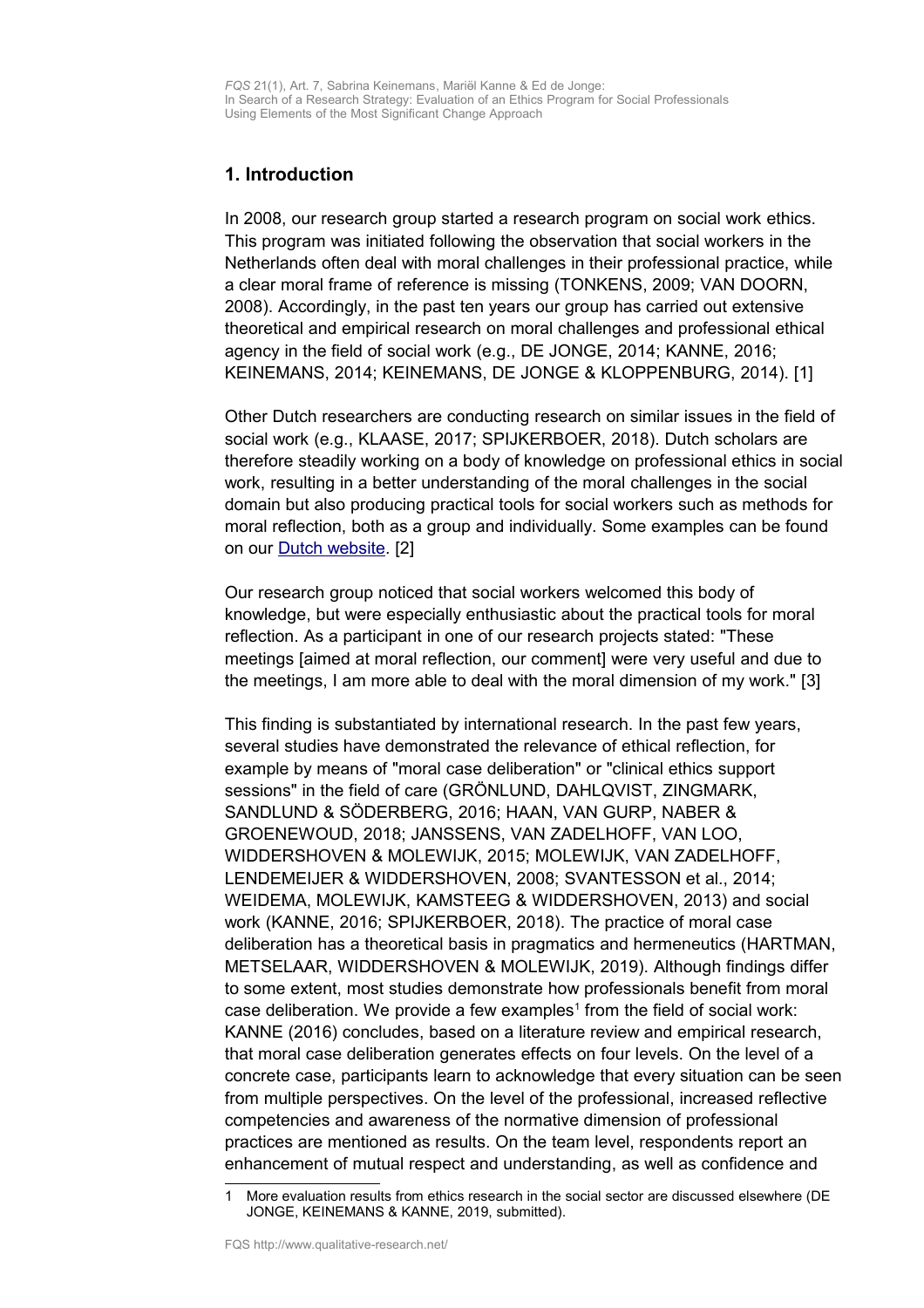safety within teams. On the organizational level, inter- and multidisciplinary communication is improved. Similar effects—at least on the level of a case and the level of the professional—are mentioned by SPIJKERBOER (2018). SPIJKERBOER studied the ability of social work students and professionals to deal with moral dilemmas and concluded that—among other effects—they recognized moral dilemmas better and became more aware of alternative perspectives on a dilemma due to moral case deliberation. [4]

The cited studies involve the participants of moral case deliberation. Participants report how they are affected by the deliberation process or (progress in) their moral competence, which is studied by means of an assessment or reported by their manager. This research strategy is in itself an obvious choice: only participants can describe or demonstrate how the participation in moral case deliberation affected them. However, what remains unseen in this approach is whether and how these results *matter* according to several stakeholders in the field of social work. This issue is especially important, as the use of moral reflection tools presupposes that it yields "surplus value" for patient care (WEIDEMA et al., 2013, p.618). However, the perspective of patients and social service users is often lacking in evaluative studies on the impact of moral case deliberation, so that these studies often fail to address the relevance of intervention outcomes. [5]

Our research group therefore chose to perform an evaluation study of an ethics program, with the twofold purpose: 1., to describe the impact on the program participants and 2., to evaluate the relevance of this impact in the eyes of several stakeholders, such as social service providers, social service users, and operational managers. Consequently, our research is of a participative nature, although to a limited extent. In participatory research, people with lived experiences of the topic of study are co-creators of knowledge (LENETTE et al., 2019). Therefore, stakeholder involvement in all research phases, from planning to conducting a research process to data analysis, is generally seen as a prerequisite for participative research (BERGOLD & THOMAS, 2012). Our project involved several stakeholders from social work practice: it was collaborative but not user-led or user-controlled. The stakeholders who participated in our project were not actively involved in the formulation of the research goal and strategy and so one might question whether it was an authentic participatory research or just traditional research with an "add-on" of perspectives from service-users and service-providers (COOK, 2012). It can furthermore be questioned whether we succeeded in a true involvement of all stakeholders in the evaluation of the ethics program. There is a vast amount of literature on the difficulties of participatory research, for example because of hierarchical structures (LENETTE et al., 2019) but also because co-creation or participation does not necessarily lead to empowerment (KARA, 2017). As we worked with social service providers and very vulnerable service users, these issues were highly relevant for us. For example: including service users in research is very demanding and at certain points we decided *not* to engage service users because we did not want to wear them out (and we realize how patronizing that might sound). Yet another example: service providers were present during the stakeholder meeting with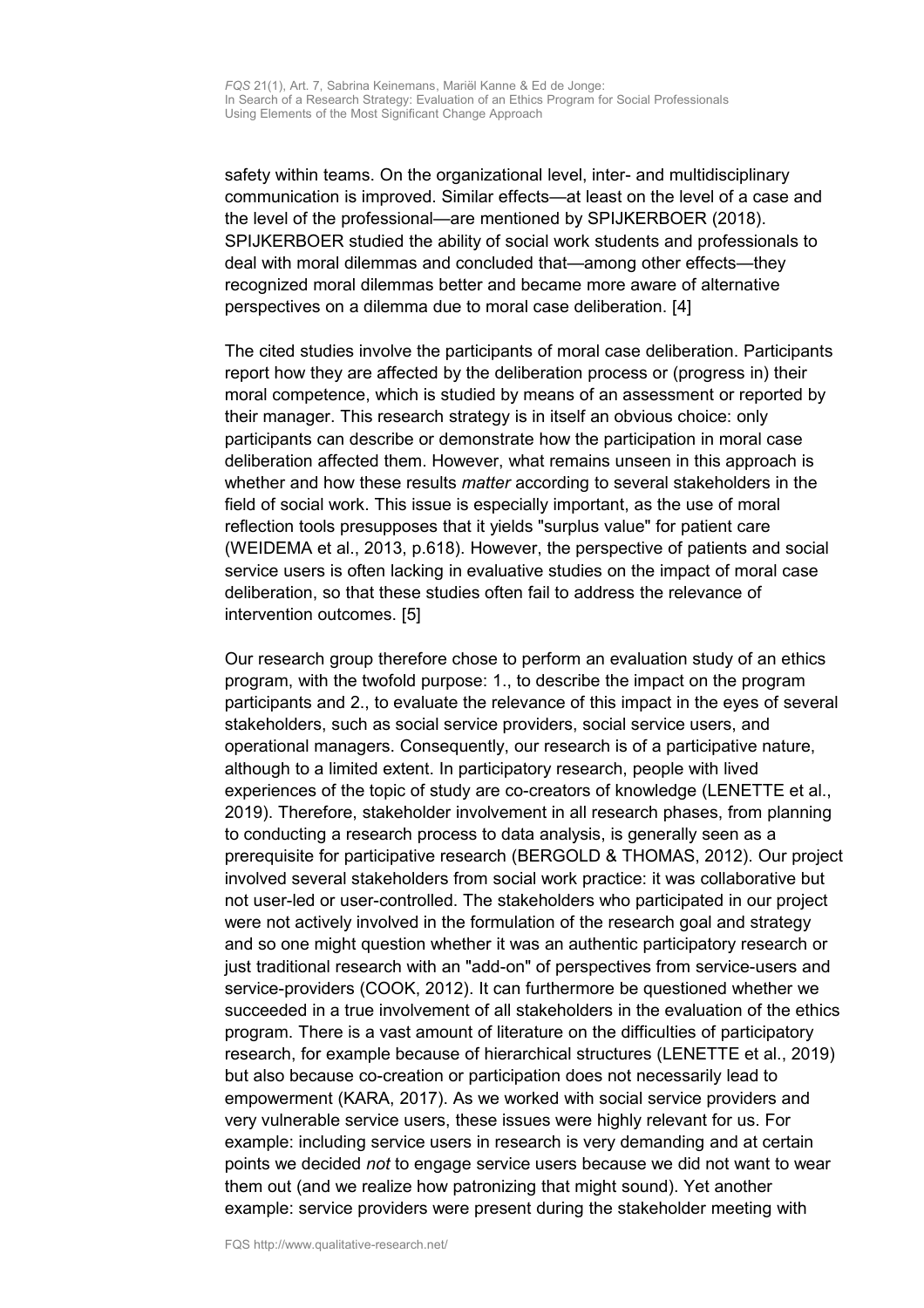service users. Hence, power imbalances might have influenced the dialogue. On the other hand: we as researchers were not fully able to understand the (verbally impaired) service users. Consequently, the presence of mediators—such as service providers—was necessary in order to engage service users in the research. In sum: the participative nature of our research can be contested, but since there is no best way of doing participatory research, all we could do was to make deliberate choices with regard to the involvement of stakeholders. These will be described in more detail in Section 4.3. [6]

To realize our research goal —describing the impact of an ethics program and evaluating its relevance with the help of several stakeholders—we used a modification of the most significant change (MSC) approach by DAVIES and DART (2005). In this article, we do not aim to describe the findings (that is, the impact and relevance of our ethics program); rather, the purpose of the article is to describe our research and critically reflect on the usefulness of elements of the MSC approach in such a participative evaluation of an ethics program. It is important to note that the goal is not to evaluate the MSC as a research strategy in itself. Instead, we analyze whether elements of MSC could be useful in evaluation research with an explicit ethical dimension. [7]

In Section 2, we describe the ethics program that was studied in our research and provide clarification on some ethical assumptions at the heart of this program. The basic premises and phases of the MSC are described in Section 3. As we adjusted the MSC approach to fit our purpose, we will also provide a detailed account of our proceedings in the research process (Section 4), as well as our experiences with the approach and the hurdles that had to be overcome (Section 5). [8]

# <span id="page-3-0"></span>**2. The Ethics Program**

Our research team consists of two persons with a background in ethics (author two and three) and one with a background in social sciences (corresponding author), and we are socialized in various traditions (e.g., virtue ethics, critical theory, feminist theory, ethics of care). We share the phenomenological assumption that all (especially social and moral) knowledge is mediated through experience, hence that all (social and moral) research deliberately should start with experience and our research group prefers research strategies that do justice to "lived experience." This filters through our ethics program, which leans on authors such as GADAMER (1975 [1960]), RICOEUR (1992 [1990]), TAYLOR (1989), and TRONTO (1993, 2013). Most prominently however, our research program on ethics work is based on the concepts of "normative professionalization" (KUNNEMAN, 2005, 2013; VAN EWIJK & KUNNEMAN, 2013) and "ethics work" (BANKS, 2016, 2013). At the heart of these concepts lies the assumption that permanent thinking and reflecting on ethical, ideological, and political aspects of social work is necessary in order for professionals to provide not only effective and efficient, but also ethically good care for social service users. In order to do this, social work professionals need to constantly perform ethics work: "Ethics work is the effort people put into seeing ethical aspects of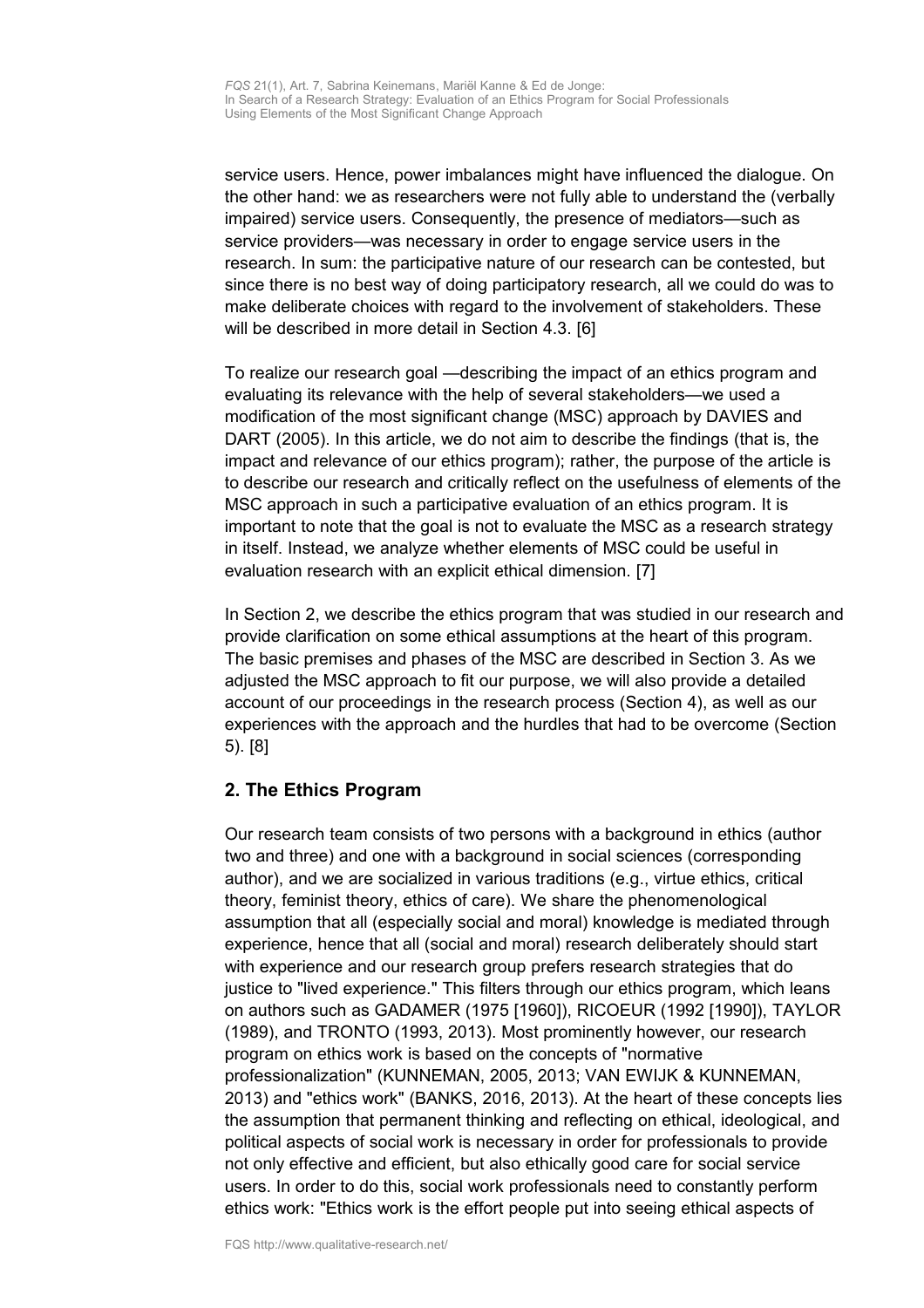situations, developing themselves as good practitioners, working out the right course of action, and justifying who they are and what they have done" (BANKS, 2013, p.601). [9]

The practical tools—that is, the methods for moral reflection at an individual or group level—we developed in our research program aim to support social workers in their ethics work, and address six dimensions of their ethical agency, which are described with the help of the well-known iceberg metaphor (McCLELLAND, 1993):

- ethical capability: the ability to act in an ethically careful way (above the water);
- ethical motivation: the willingness to do ethically good work (waterline);
- ethical frames of reference: ethical theories, ideologies and professional codes of conduct which influence professional thinking and acting (just below the surface);
- ethical sensibility: the awareness of the moral dimension of social work, and the ability to be aware of ethical differences between stakeholders (under water);
- ethical identity: the personal and professional "being" of the social worker (under water);
- ethical context: the political dimension of social care that is apparent in the societal and organizational context in which the professional operates (the surrounding water) (KEINEMANS et al., 2014). [10]

To provide some examples: our research group developed a moral dilemma questionnaire which helps professionals to understand their professional stance toward common moral challenges in social work practice, and to relate this stance to ethical frames of reference. Also, our group uses moral case deliberations—structured and democratic forms of deliberating on moral questions and dilemmas, starting from an experienced concrete case (SPIJKERBOER, 2018) —to find a way out of a concrete dilemma. Further, conversation tools inspired by Socratic dialogue as well as individual reflective assignments are used to reflect on the core values of the social worker as a person and as a professional. [11]

These tools are sometimes used in once-only meetings, for example when social work organizations invited our research group to organize a lecture or workshop on moral challenges in social work. However, we usually organize series of meetings and one of these series was the object of the study as described in this article, hence the term ethics program. [12]

The overall purpose of the program was to stimulate social workers to be actively involved in ethics work and to develop their ethical agency. Six meetings were organized, arranged in two modules: the first addressed ethics work with regard to motivation, sensibility, and identity; the second module addressed ethics work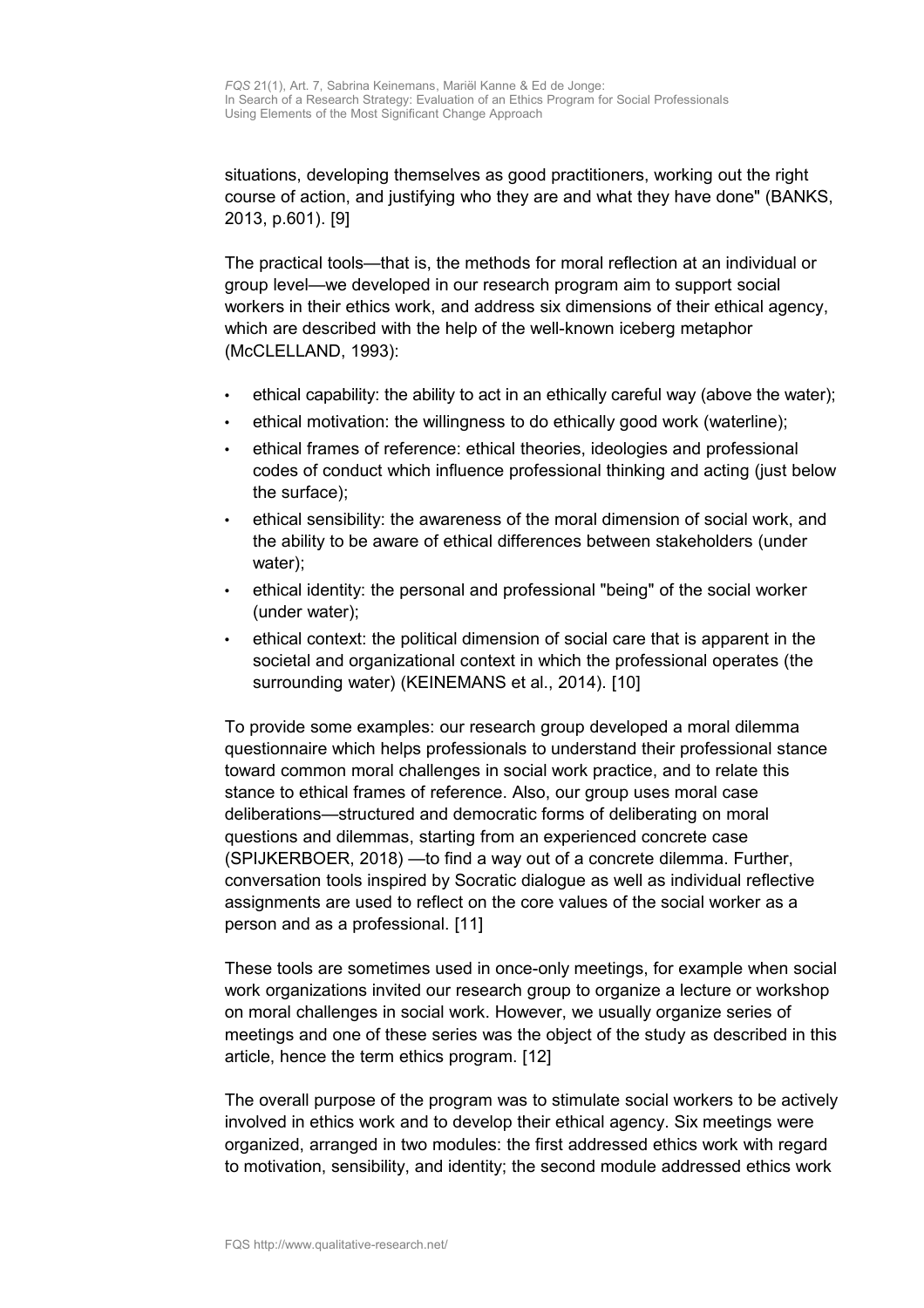in relation to the context of the social workers, but also discussed whether participants felt able—or enabled—to translate their ethical attitude into action. [13]

Because we tried to align the program as much as possible with the needs and questions of the participants, no detailed learning objectives were formulated, nor did we plan beforehand which reflection tools would be used in the program. The program was guided by the overall goal to contribute to the ethics work and ethical agency of social workers along the six dimensions we described above, and every meeting was evaluated before the agenda for the next meeting was set. All of this was done by the three researchers who were present during the meetings, although one of them (Mariël KANNE) took the lead as the chair of the meetings. To analyze the impact of the ethics program on the professional thinking and acting of the participants, and to discuss the relevance of this impact with stakeholders, we used a modified version of the MSC approach. [14]

# <span id="page-5-0"></span>**3. The Most Significant Change (MSC) Approach**

The MSC approach was developed in order to study the impact of complex interventions, for example development projects in third-world countries. Contrary to traditional effect studies, MSC does not focus on the measurement of output or the outcome of interventions. Instead, MSC is interested in the personal experiences of the participants in a specific intervention program and uses a narrative approach to collect these experiences. Participants of an intervention program are invited to establish the impact of an intervention by writing a story about the most significant change (SC stories) they noticed, due to a specific intervention or intervention program. Consequently, a broad range of possible changes may come up and thus, unexpected returns of an intervention may be revealed (DAVIES & DART, 2005; OMLO, 2014). However, not all of these returns are equally relevant with regard to the intervention and the practices which it tries to improve. As a result, the next step in the MSC approach is to assign value to all the SC stories. Put more precisely, several stakeholders in the organization read the "stories of change" and select the most significant stories within the domain of change. In MSC these stakeholders are usually managers at different levels of the organization, and the selection process follows the managerial hierarchy of organizations or intervention programs. They analyze the stories and make a selection of "most significant" stories, which are accompanied by the arguments for the selection—filtered up through the levels of authority typically found within an organization or program. These two steps—the writing and selection of SC stories—are at the heart of the MSC (DAVIES & DART, 2005). Although these steps can be preceded or succeeded by several other steps—such as the selection of domains of change and the verification of stories, see Figure 1—they are not as characteristic of the MSC as the writing and selection of the stories.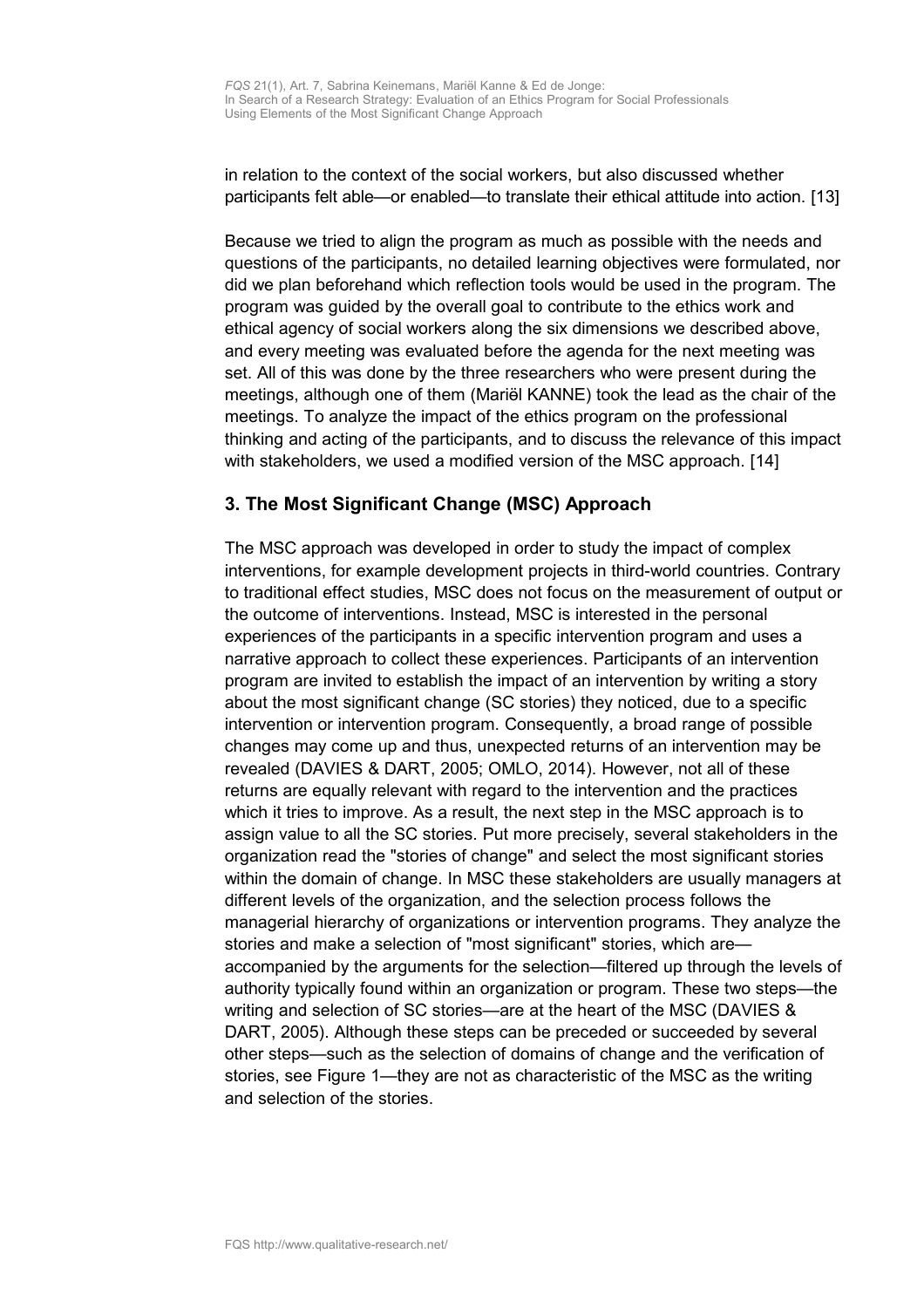*FQS* 21(1), Art. 7, Sabrina Keinemans, Mariӫl Kanne & Ed de Jonge: In Search of a Research Strategy: Evaluation of an Ethics Program for Social Professionals Using Elements of the Most Significant Change Approach



Figure 1: Overview of what a "full" implementation of MSC might look like (DAVIES & DART, p.10) [15]

These two stages raised our interest in the MSC. There are multiple reasons for this choice, but two considerations are especially relevant. The first is that the narrative approach of MSC fits our research and educational orientation, which is not focused on a set of predefined learning outcomes but uses the lived experiences of participants in an intervention as a starting point to study the impact of an intervention. The second reason is that MSC combines descriptive and evaluative analysis. The method is used to describe the experienced changes due to a certain intervention but also explicitly invites stakeholders to value these changes, in turn enabling a discussion about the values that are at stake in an organization or intervention program and adding more depth to an evaluation. In the words of DAVIES and DART: "It [MSC] is a good way to clearly identify the values that prevail in an organization and to have a practical discussion about which of those values are the most important" (p.12). [16]

Clearly, this is especially of interest for our research question on the impact and relevance of an *ethics* program. Our research was designed according to the principles of the MSC, but especially paid attention to the collection and selection of most significant change stories. Consequently, not all of the stages mentioned in Figure 1 are discussed in this article. Activities like "how to start and raise interest" and "defining a reporting period" are addressed in most studies and the same applies for this project. Hence, they are not as characteristic for MSC as the stages which are at the heart of the approach: the collection and selection of the most significant change stories, and they will not be discussed in this article. However, we did explicitly decide to skip stages 2 and 7, 8, 9. 10. As we described in Section 2, our intervention (an ethics program) had no specific predefined goals, besides the general goal of strengthening ethical agency, and we explicitly chose to not formulate learning goals. In line with this choice, we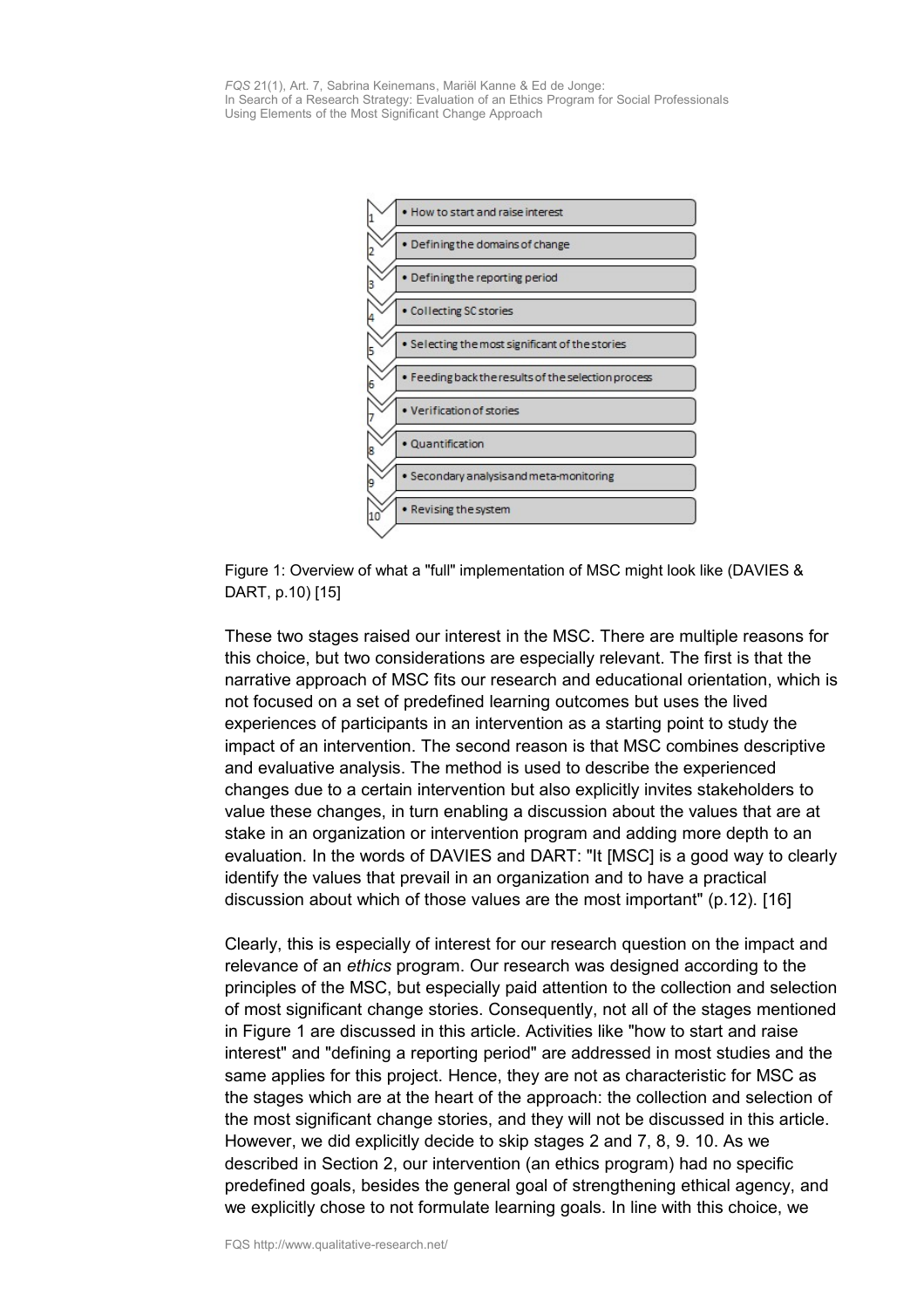also did not want to "define domains of change" (DAVIES & DART, 2005, Figure 1) as this would possibly shape our view on the impact of the ethics program and, ultimately, possibly the program itself. Further, we were especially interested in the lived impact of our program and ethical evaluation of the SC stories, hence analytic procedures like quantification and meta-monitoring fell beyond the scope of our project (not to mention time and financial constraints). [17]

### <span id="page-7-1"></span>**4. Research Design**

### <span id="page-7-0"></span>**4.1 Participants**

In September 2016 we started our ethics program for social workers. The research was not funded, so there was no financial compensation for the participating social service providers, other than the participation in the "free" ethics program. As we had to rely on the commitment and willingness of organizations to participate, convenience sampling was used as a strategy to select participating organizations and participants in the program (SAUMURE & GIVEN, 2008). First, we approached spokespersons of four organizations, which were already involved in our research group and were familiar with the researchers, to participate in the study. Three of them agreed:

- one organization (A) for community care (*buurtteam*), providing services in neighborhoods of one of the four largest cities of the Netherlands;
- two organizations (B & C) for residential and ambulatory care for people with a mental disability, in more of a countryside location. [18]

Next, these spokespersons wrote a call for their employees to participate in the study, and this resulted in an overload of applications. Consequently, a selection had to be made, which was done by the managers. Only one methodological criterion was used in the selection process: if social service providers had already joined an ethics program, they were excluded as this would probably influence the impact. A total of 17 participants were selected to participate in the ethics program and were present at the start-up meeting. However, one of them became ill and had to leave the program, one of them left without explanation, and one of the initial participants had participated in a comparable program before. She was replaced by a colleague, so 15 participants finished the ethics program, five from each participating organization (Table 1).

| Years of relevant work<br>experience |          |      | Educational level of participants          |                                                      |  |
|--------------------------------------|----------|------|--------------------------------------------|------------------------------------------------------|--|
| $1 - 5$                              | $6 - 10$ | 11 > | Intermediate vocational<br>education (MBO) | Higher vocational and academic<br>education (HBO/WO) |  |
|                                      |          |      |                                            | 13                                                   |  |

#### Table 1: Participants [19]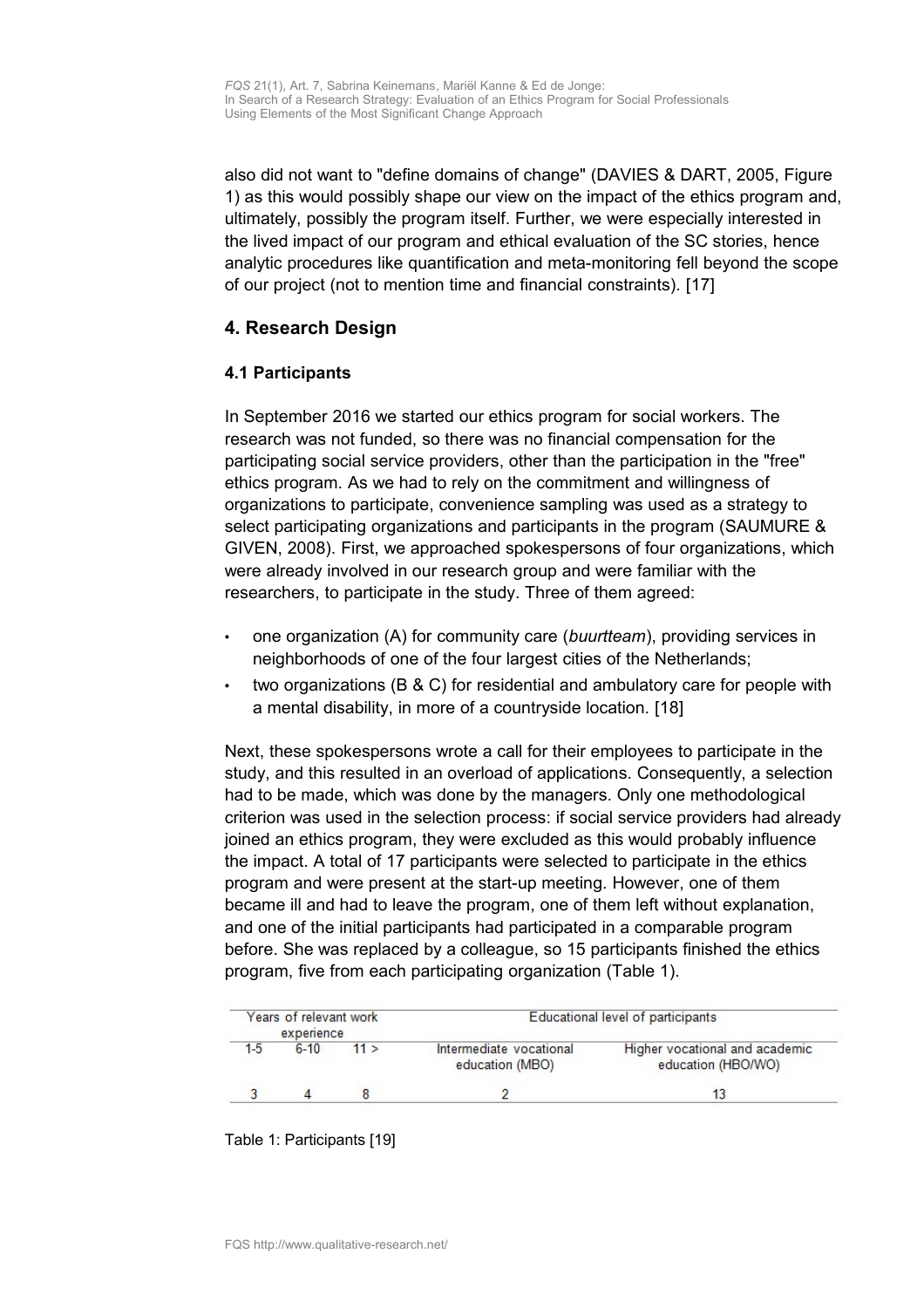### <span id="page-8-1"></span>**4.2 Collection of stories**

After each module of the ethics program, we asked the participants to write their individual SC story, answering two questions: 1. What is, according to you, the most significant change in your work routine since the start of the ethics program? 2. Why is this change significant to you? Participants were instructed to focus on the change itself, and not to worry about their use of language or the "attractiveness" of the story. A total of 13 stories were written after the first module, 12 stories were written after the second module, which resulted in a total of 25 stories. Several participants from Organization A wrote their story together after the second module, as they noticed that they were all going through similar (major) changes and because they wanted to use this story as an incentive to stimulate ethical reflection within their organization. [20]

As we did not know beforehand how easy or difficult it would be to write a story about the impact of an ethics program and because we wanted to give all participants an equal chance to express their thoughts (we were aware of the fact that our participants had different social backgrounds and education levels), we provided the opportunity to add information to the stories. Therefore, all stories were discussed with the participants in two separate meetings, which took place shortly after finishing each separate module. These meetings were recorded and transcribed, and based on these transcriptions information was added to the original story (if necessary) without changing anything in the initial text. Next, each story was sent to the author, asking: 1. Is this text your story and is it complete? 2. Are we allowed to send it to stakeholders in order to start the selection of "most significant" change stories? Every participant agreed to this. [21]

At the end of the study we organized a concluding meeting, inviting all participants (of the ethics program and stakeholder meetings) as well as other managers, service providers and service users of the participating organization, to feed back the results of the research process in general (Phase 6 of the MSC). We discussed the content of the SC stories as well as their relevance as discussed in the stakeholder meetings. [22]

#### <span id="page-8-0"></span>**4.3 Selection of stories**

For the selection of the stories, we opted for a different approach than MSC. The selection of stories in MSC is a fairly vertical process, as managers (lower and upper level) perform the selection process. In our study, our aim was to gain insight into the ethical relevance of our ethics program. This program does not only (and certainly not primarily) have an impact on managers, but first of all on service providers and service users. Therefore, we wanted to know their thoughts and opinions about the SC stories. Hence, we decided to include social service users and social service providers as partners in the selection process and organized a more horizontal selection process, which used a two-step approach. [23]

In the first phase of the selection process, all of the (anonymized) 25 stories were sent to two groups of stakeholders in each organization: operational managers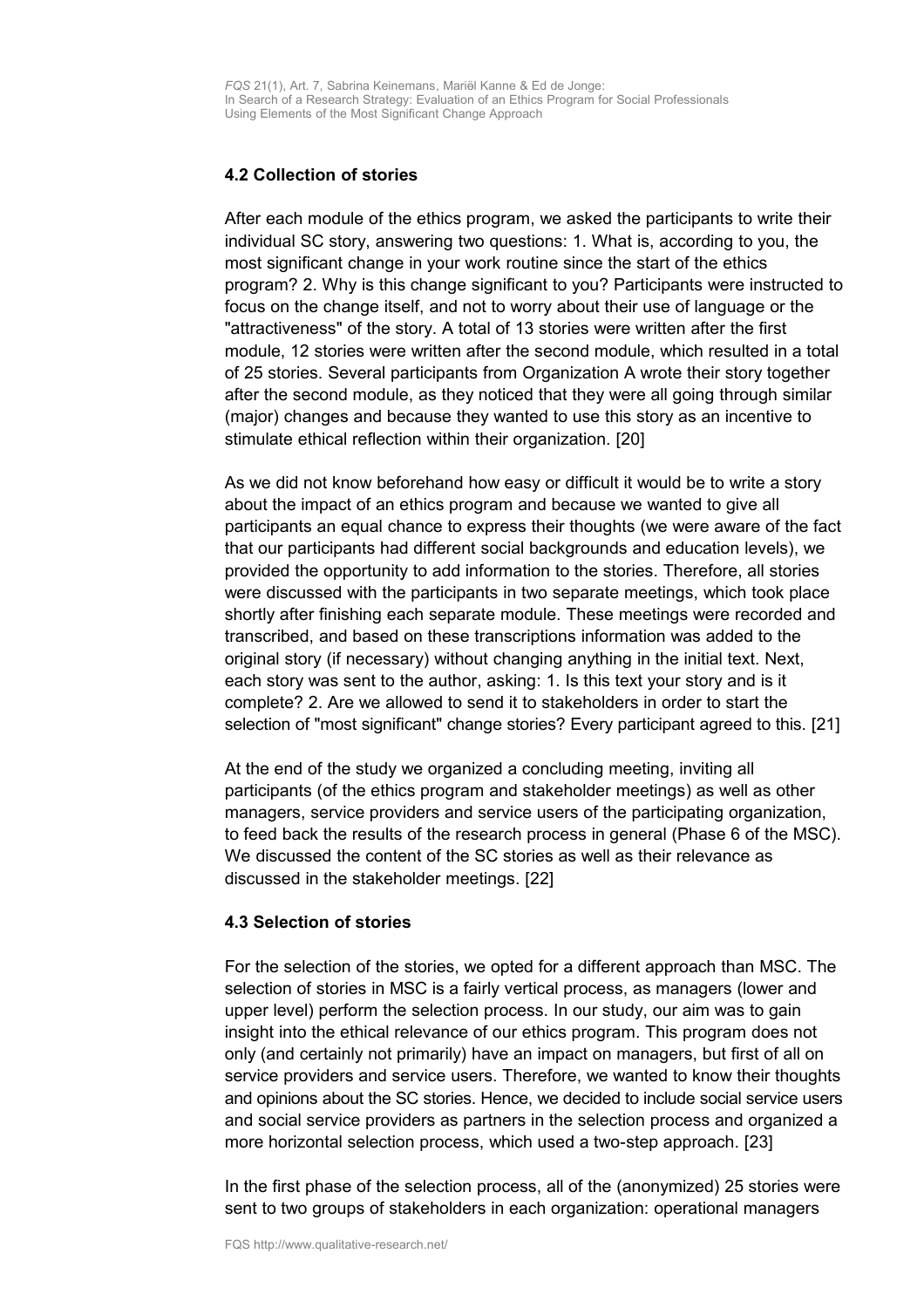and social service providers. We asked them to read the stories and rate their relevance on a 1-10 scale, answering the question, "what impact (as described in the SC stories) do you consider to be the most important and relevant for your organization?" This ranking was not meant to discuss ethical issues from daily care practice, but it was meant as a means to start a dialogue about the impact of the ethics program and its relevance according to the several stakeholders. [24]

A meeting with each separate stakeholder group (in accordance with Table 2) was organized to discuss this relevance of the SC stories. We started the meeting by explaining the purpose of the dialogue, elaborating on both the ethics program and our research plan. Further, we explained that we wanted to discuss whether the impact of the ethics program as described in the SC stories was ethically relevant for the social services as delivered by the participating organizations. We started the dialogue by making an inventory of the ratings, and especially those stories which were considered to be highly relevant were discussed, as well as stories which caused disagreement. The purpose of the meeting was to collect and discuss the arguments for the evaluations of the SC stories. Consequently, the ratings were not the focus, but the starting point for the dialogue in the stakeholder meetings. [25]

In the second phase of the selection process, we discussed the "most significant" stories—that is the stories which were valued most by managers and service providers—with service users from organizations A and B. We opted for this different approach, as we did not want to lay a burden on service users by sending them all the SC stories. At this point, we saw a trade-off between our aim to engage service users without harming them. [26]

As we wanted to include service users with an intellectual disability in our study (service users from Organization B), some adjustments were made in our research design. When we started our research project in 2016, our university of applied sciences did not yet have an internal research ethics review board (a research ethics committee was installed in 2018, with one of the researchers as a member). As our research did not fall under the strict definition of medical scientific research and did not interfere drastically with the lives of the respondents, it was not subjected to the rules of the [Wet Medisch](https://wetten.overheid.nl/BWBR0009408/2019-04-02)[wetenschappelijk Onderzoek](https://wetten.overheid.nl/BWBR0009408/2019-04-02) [Medical Research Involving Human Subjects Act] (WMO)<sup>[2](#page-9-0)</sup>. If we had to submit our proposal to include persons labeled with intellectual disabilities in our research for approval to a research ethics committee, we might not have been able to work with these service users as coresearchers, because people with intellectual disabilities are often seen as "too vulnerable" or "too naïve" to be able to participate in research. In this way, although well-intentioned, "practices of ethical governance through university research ethics committees can contribute to the silencing of people labeled with intellectual disabilities" (MARTINO & SCHORMANS, 2018, §3). But to find out

<span id="page-9-0"></span><sup>2</sup> If a study is subject to the WMO, it must undergo a review by an accredited ethics committee or the central committee of research on human beings. Research is subject to the WMO if it concerns medical scientific research in the field of illness and health and if participants are subject to procedures that infringe on their physical and/or psychological integrity.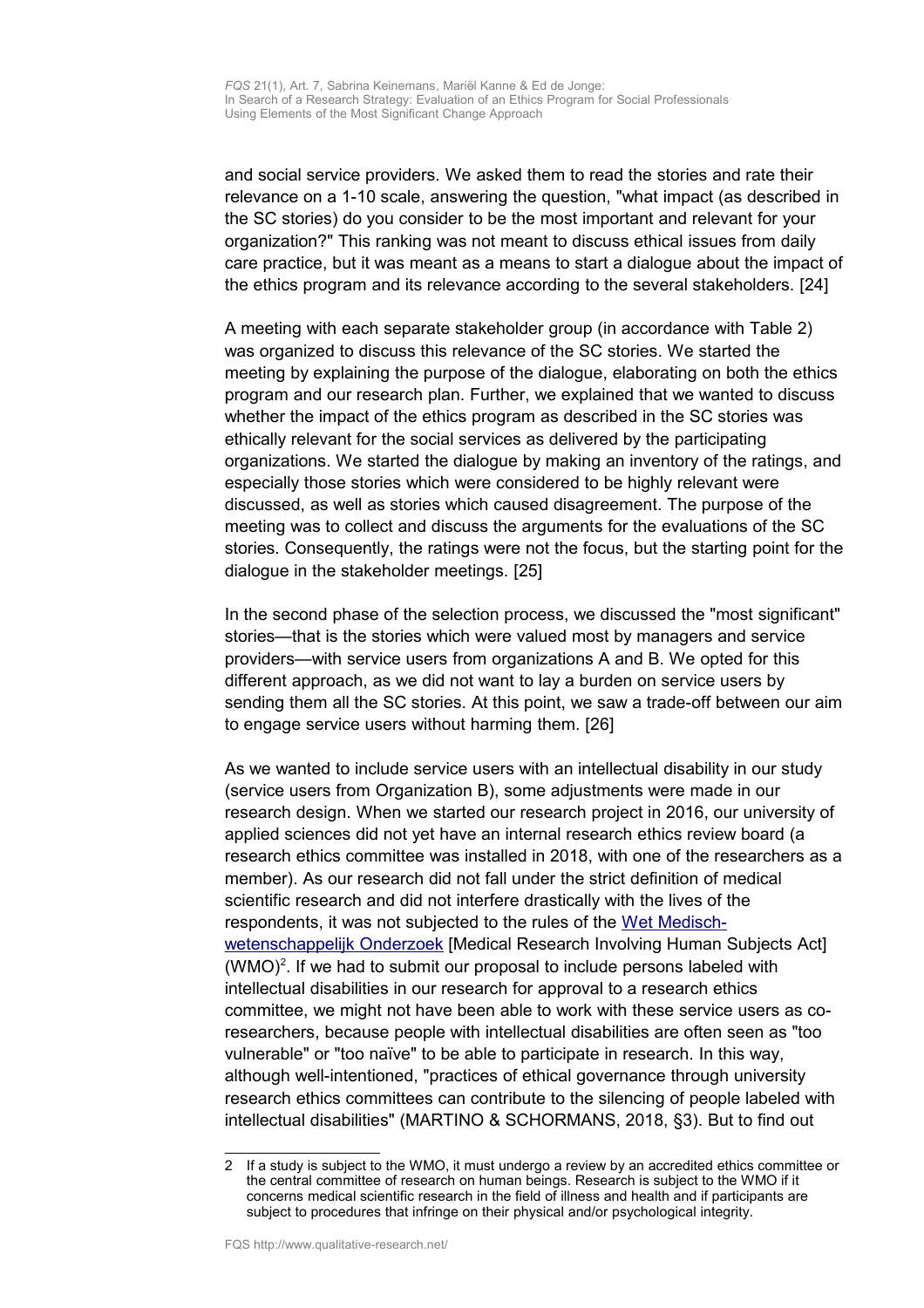more about the impact of our ethics program for professionals who care for them, we had to hear their voices. Of course, as we mentioned in Section 1, we wanted to be careful not to "overask" these service users with mental disabilities. As researchers from a university of applied sciences we work according to a professional code; being careful and responsible is a core value in this code<sup>[3](#page-10-0)</sup> and engagement of service users (and other stakeholders) should be thoughtfully carried out and should not make them feel burdened or insecure. This is why we took some extra measures. First, we made sure to use a "concrete frame of reference" (HOLLOMOTZ, 2018, p.158) in the communication with service users, which means that metaphors and abstract and ambiguous language were avoided as much as possible. We did this with the help of service providers from Organization B. They helped us to rewrite the two selected stories, using language as concrete as possible. The rewritten stories were not sent to the service users prior to the stakeholder meeting, but we—the researchers—read them out loud during the meeting. This is important to note, as it means that this stakeholder group was not enabled to take account of the total range of SC stories and did not see the original words and language which were used by the participants in the ethics program. [27]

During the stakeholder meeting, we used picture cards displaying basic emotions. One of the service providers, who was highly trusted by the service users, was present during the meeting and this presence proved to be very valuable. As this service provider knew the people who attended, she was more sensible to their verbal and especially nonverbal communication and helped the researchers to adequately deal with issues of acquiescence, unresponsiveness, and recency (HOLLOMOTZ, 2018). [28]

As service users of Organization A do not have an intellectual disability, we did not have to make this effort for their stakeholder meeting. Here we discussed five "most significant" stories with two service users. Unfortunately, we were not able to arrange stakeholder meetings with employees and service users from Organization C. The participants of the stakeholder meetings were distributed as displayed in Table 2.

<span id="page-10-0"></span><sup>3</sup> When we started in 2016 we worked according to the Code of Conduct for the Preparation and Execution of Applied Research in Higher Professional Education in the Netherlands (ANDRIESSEN, ONSTENK, DELNOOZ, SMEIJSTERS & PEIJ, 2010). This Code is based on five core values: 1. Serving professional and societal interests, 2. being respectful, 3. being careful, 4. having integrity, 5. justifying choices and behaviour. Since October 2018 there is a new Code [\(Netherlands Code of Conduct for Research Integrity\)](https://doi.org/10.17026/dans-2cj-nvwu), which is more elaborate. This code is based on five principles (honesty, scrupulousness, transparency, independence and responsibility) and provides standards for good research practices, e.g. concerning research design, conduct, and reporting results.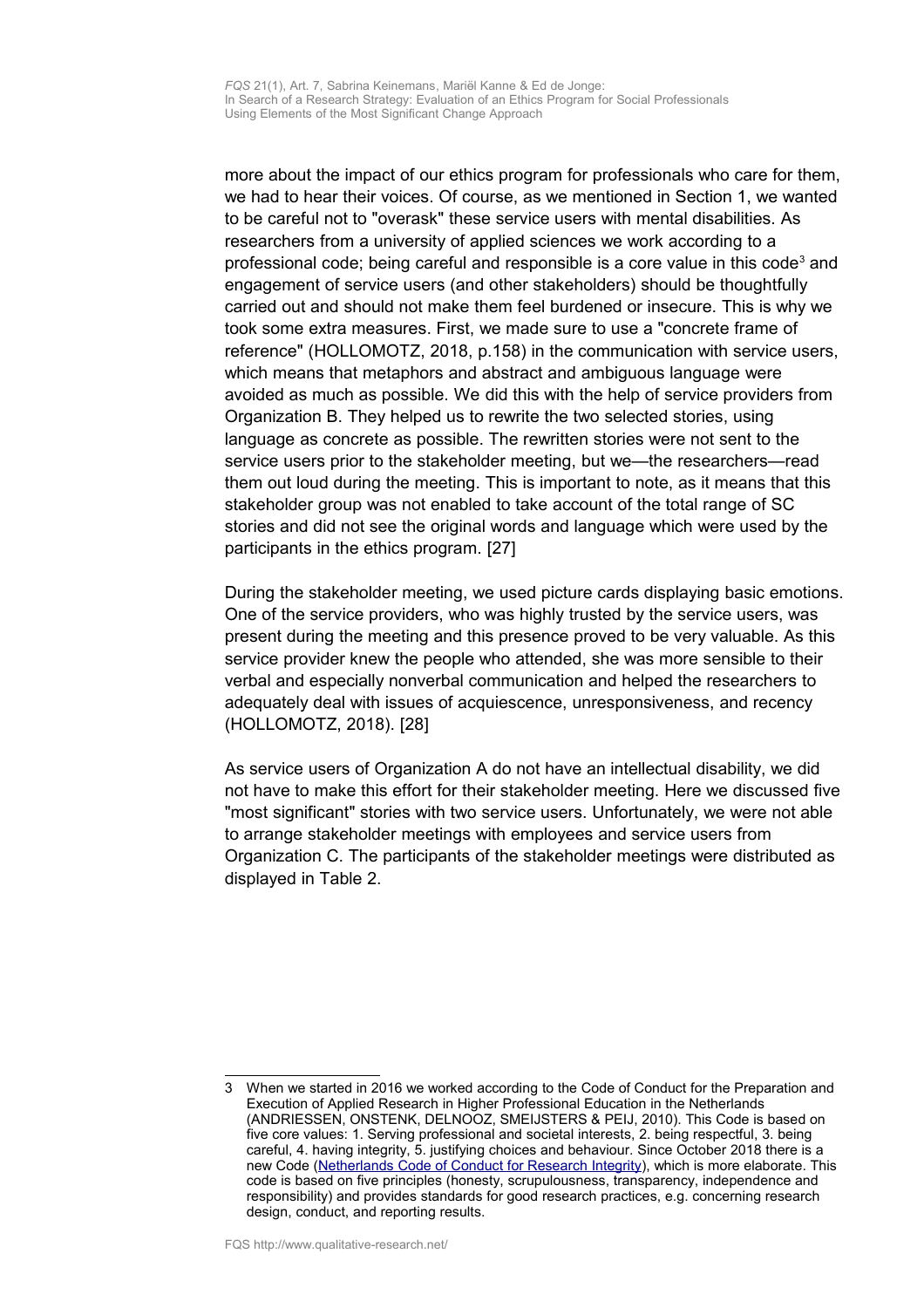|                             | Organization A | Organization B | Organization C |
|-----------------------------|----------------|----------------|----------------|
|                             |                |                |                |
| <b>Managers</b>             |                |                |                |
| Social service<br>providers |                |                |                |
| Social service users        |                |                |                |

Table 2: Stakeholders [29]

All stakeholder meetings were recorded and fully transcribed. Further, we kept a log throughout the entire research project in which we described the proceedings and explained possible changes in the research process. [30]

### <span id="page-11-0"></span>**4.4 Analysis**

Although the title of the approach might suggest otherwise, our primary goal was not to select the one or two stories that demonstrated the most significant impact of our ethics program. In the MSC approach, the criteria and arguments in the selection process are as important as the selected stories. Discussing and sharing these arguments enables a practical discussion about those values which are the most important in an organization (DAVIES & DART, 2005, p.12). In the end, we were especially interested in this practical discussion. We used the MSC as a means to start a value-based dialogue with stakeholders about the relevance of the ethics program. These findings of the study—that is, the impact which is revealed in the SC stories and its relevance according to stakeholdersare described elsewhere (DE JONGE et al., 2019, submitted). However, we also wanted to reflect on the question of whether our adjusted version of the MSC was helpful to start this participative, value-based dialogue about the impact and relevance of our ethics program. In order to do this, we analyzed the stakeholder meetings, paying attention to:

- 1. The *process* of the meetings: were we successful in how we organized the stakeholder meetings and were participants able to voice their views and opinions on the relevance of the SC stories?
- 2. The *content* of the meetings: did the multi-stakeholder perspective add value to a shared understanding of the relevance of the ethics program? [31]

With regard to the latter, we were especially interested in the type of arguments used by stakeholders to value a story. Therefore, a conventional content analysis (HSIEH & SHANNON, 2005) or *induktive Kategorienbildung* [inductive development of categories] (MAYRING, 2019) was used to analyze: We inductively searched—through a systematic classification process of coding—for themes or patterns in the arguments that were exchanged in the multiple stakeholder meetings. The adjective "conventional" refers to the fact that our themes were not derived from prefixed categories but from data (HSIEH & SHANNON, 2005). Two researchers analyzed the transcriptions of the stakeholder meetings using MAXQDA, and started their analysis with an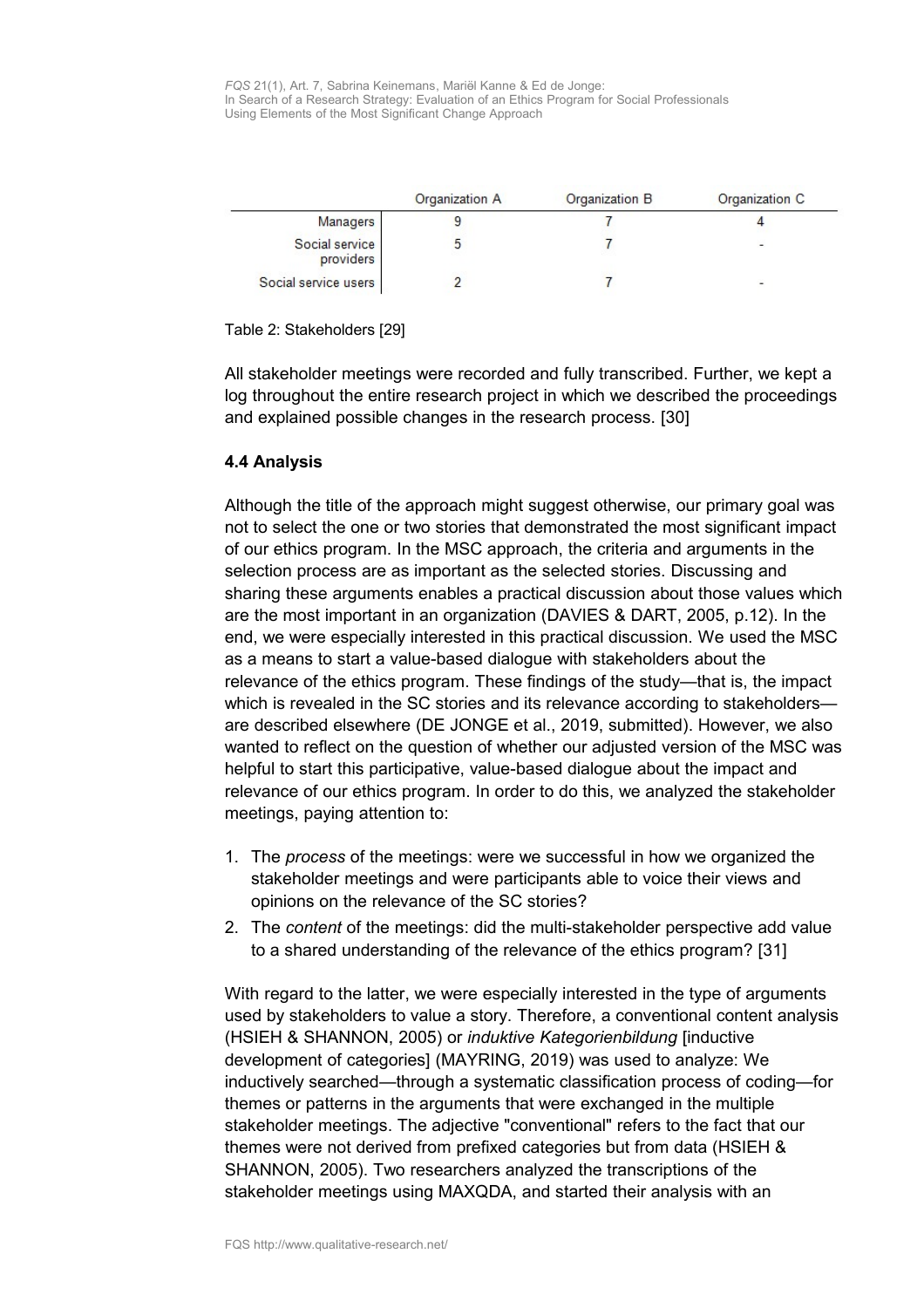individual "open coding" of the data, staying as close to the words of the participants as possible. This resulted in codes like "Argument: the change contributes to good care" or "Argument: the change which is described is too shallow" which resulted in a long list of over 50 arguments. Next, both researchers discussed their encoding and interpretations to acquire an intersubjective understanding of the data and to search for themes or categories in the encoding, which are described in sections 5.2.1 and 5.2.2. This joint analysis of the open coding process resulted in a stable "code tree," which we used to analyze all the data for a second time. The full code tree is described (in Dutch) in an extensive research report (KEINEMANS, KANNE & DE JONGE, 2018). [32]

A comparison of arguments between the different stakeholders was made to find out whether different perspectives provide new insight into the relevance of the ethics program. The several argumentative categories were color coded, and document portraits were made for several stakeholders, displaying which type or argument dominated the dialogue. Also, we looked into the narrative structure of the several stakeholder meetings to acquire a deeper understanding of the differences in perspectives, as described in Section 5.2.3. This comparison only applies to Organization B, as no (or hardly any) stakeholders were involved in the selection process of stories in organizations A and C. Hence, these findings should be interpreted with some caution: we gathered data from a small selection of stakeholders, from organizations with a specific organizational structure and culture. Finally, in addition to the stakeholder meetings, we also analyzed the content of the SC stories. The results of this sub-study, and subsequently the process of data analysis are described elsewhere (DE JONGE et al., 2019, submitted). [33]

### <span id="page-12-0"></span>**4.5 Prudent data management**

Before the start of the ethics program, a start-up meeting was arranged for participants in order to explain the goal and methods of the program and the study. Participants were told that all meetings would be recorded, and that we would use the material during the selection process of the study, but also for our own analysis and publications. All participants were asked to fill out a questionnaire asking for general background information (age, education, experience) and to sign an informed consent form, stating that they agreed that the data of the study would be used in the analysis, which could result in publication. However, after the SC stories were written we noticed that several participants felt uncomfortable in sharing their stories with the stakeholder groups. Therefore, we created an extra opportunity to adjust their story and asked for explicit consent for every single story before using them in the selection process. [34]

Participants in the stakeholder meetings did not provide any personal background information (age, job, professional experience, care needs, etc.) as we did not consider this information relevant for the selection process: we were merely interested in an evaluative judgment of the stakeholders with regard to the SC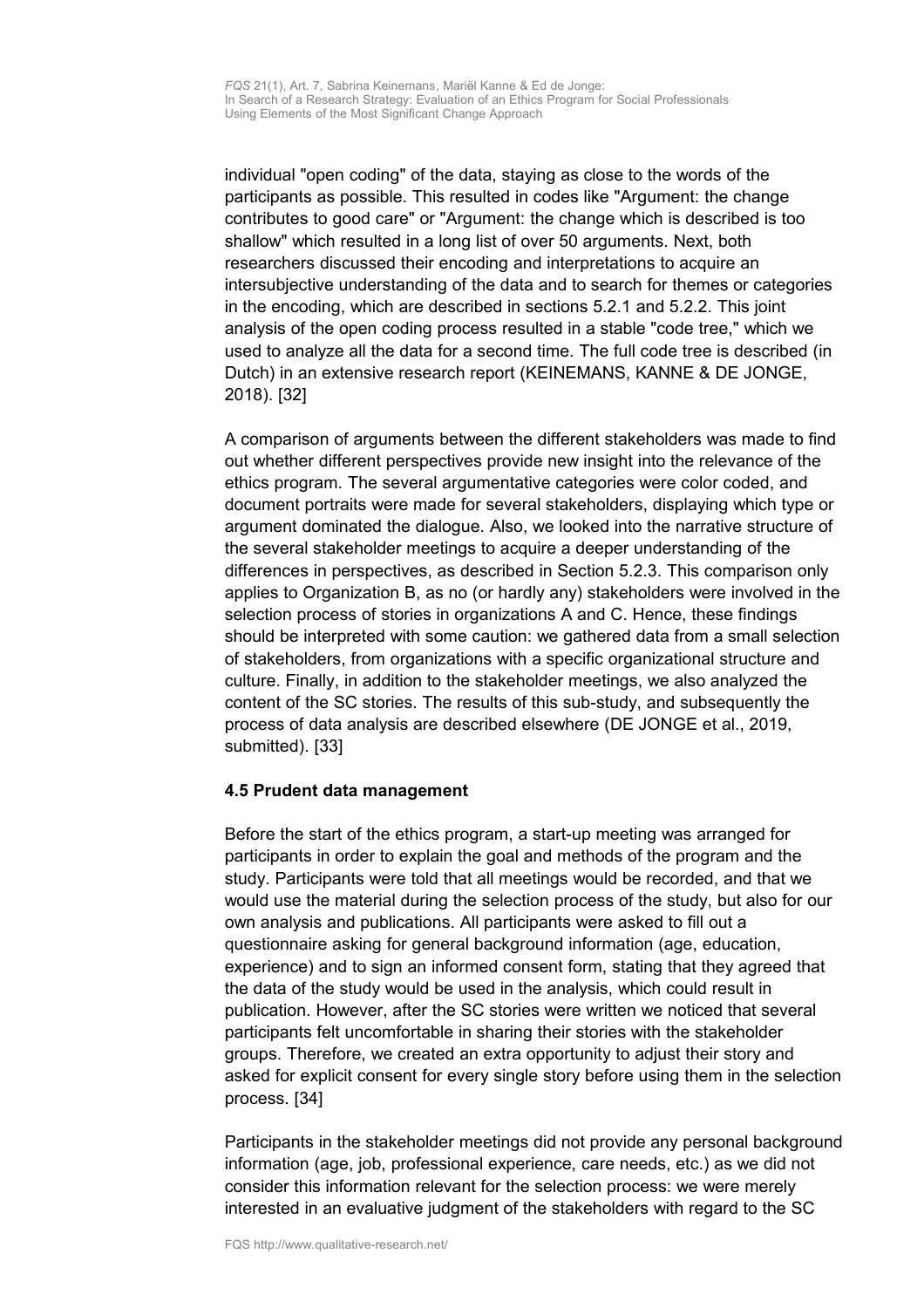stories. At the start of every stakeholder meeting, information was provided on the goal and method of our research, the purpose of the stakeholder meeting and the use of data. Permission was also requested orally (and given) to record the meetings and to make use of these recordings for research purposes. [35]

### <span id="page-13-1"></span>**5. Proceedings**

### <span id="page-13-0"></span>**5.1 Selecting the most significant change stories: The process**

### *5.1.1 Involving all the stakeholders*

Our research design was organized horizontally: we wanted to involve representatives of various organizational levels and made the deliberate choice to invite not only operational managers but also social service providers and users in the selection process of SC stories. Also, we considered all stakeholders as equal co-researchers. However, it was not easy to live up to that ideal, for several reasons. It was easy to plan a meeting with managers, but with social service providers and especially service users it was quite a different story. The efforts made by those involved were crucial: some organizations were very committed to hearing the arguments of all stakeholders and were persistent in their efforts to involve them in the selection process. Nevertheless, not all stakeholders were equally interested in participating in the study. Organization A, for example, went the extra mile to organize a meeting with service users by (re)scheduling the meeting to a convenient time and place, making sure that lunch would be served in addition to the meeting. Despite this effort, only two service users wanted to participate. [36]

During the process, between the various meetings, we as researchers also reflected on 1, the ethical significance of these differences between organizations and what this means for "us" when we engage in collaborative research with stakeholders in different practices and 2, how the different "forms of friendship" that develop during the research process influence the co-production of knowledge (SIRY, ALI-KHAN, & ZUSS, 2011). [37]

### *5.1.2 Discussing the relevance of the SC stories*

Even when we did manage to organize a stakeholder meeting, it took some effort to create a fruitful dialogue. Managers and professionals had to read and evaluate 25 single or two-page stories, and during the stakeholder meetings it became evident that some of the participants were not quite as prepared as we had hoped. We tried to solve this problem by creating space and time for reading during the meetings, but this is not quite a satisfying solution, as the time pressure does not offer participants the opportunity to rethink the stories. Consequently, their evaluation of the stories and their arguments were sometimes based on a first impression. [38]

Further, we noticed that some participants found it difficult to evaluate the relevance of the SC stories for several reasons: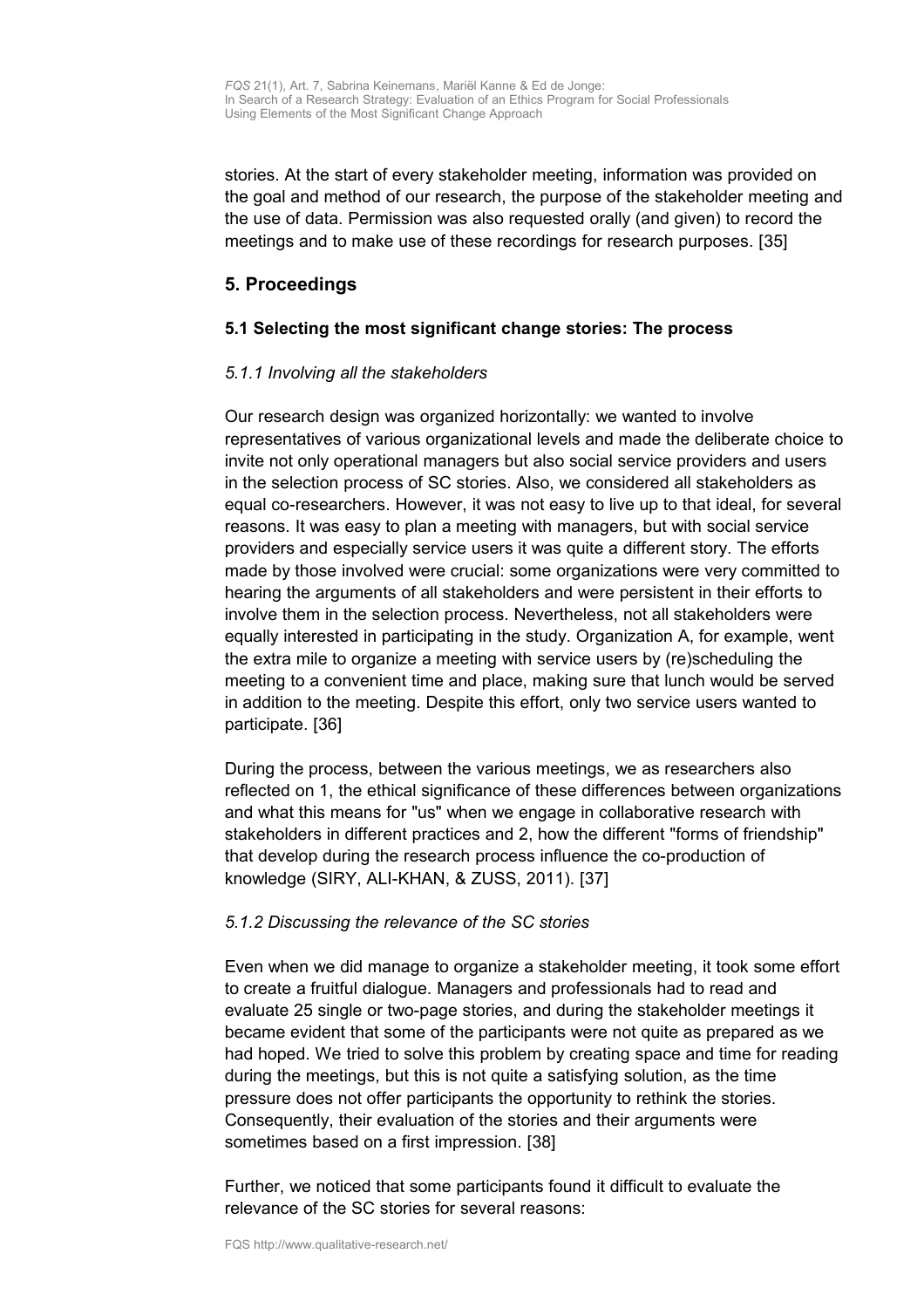- 1. Stakeholders explicitly mentioned difficulties in interpreting the stories.
- 2. They also felt troubled and burdened in valuing something as personal as a learning experience and hesitated to judge that experience as more or less relevant. The fact that we asked stakeholders to rate the stories, which was meant to be helpful, might actually have contributed to this uncomfortable feeling: "Yes, that is difficult. To rate that ... Then I think: 'Well, it's great what this ethics program has brought to you'" (Manager, Organization A).
- 3. Participants sometimes mentioned, and we noticed repeatedly, that they needed some kind of guidance to value the relevance of the stories. They [4](#page-14-1) were not used to the "ethics talk" which was obviously part of the ethics program, and which filtered through the SC stories. This issue was not overtly present in the meeting with service users from Organization B, probably because we used a very concrete frame of reference in this meeting, but in the other meetings we noticed that some stakeholders not only discussed the SC stories, but also (the general meaning of) ethics and morality, the core values in their work, moral dilemmas, etc. Although this did not always help to get a clear idea about the relevance of the SC stories, it demonstrated that the research strategy does work to enable a practical discussion about those values which are the most important in an organization. [39]

Reading the SC stories sometimes turned out to be an educational or reflective experience for participants in the stakeholder meetings: "Well, I started to reflect on my professional actions, how I do things and why I do these things and how I feel when colleagues act in a different way. [...] It made me think ..." (Service provider, Organization B). [40]

All this illustrates that organizing stakeholder meetings in order to discuss the value and relevance of the impact of an ethics program is not very easy, and that several hurdles have to be overcome before an evaluative dialogue with stakeholders can take place. It truly requires time and effort to really involve all of the stakeholders. Moreover, some stakeholders experienced difficulty in valuing stories, whereas we as researchers had simply assumed that they could understand and use the ethics talk of the program. It could be helpful to offer more preparation for stakeholders to understand such ethics talk and to understand what the ethics program is about, before organizing a meeting. [41]

### <span id="page-14-0"></span>**5.2 Selecting the most significant change stories: The arguments**

#### *5.2.1 A value-based dialogue about the relevance of the SC stories*

Despite the difficulties in the organization of the stakeholder meetings, we spoke with three groups of managers, two groups of professionals, and two groups of service users (though one was very small). Although time was spent on reading stories, we managed to discuss one or more of the most valued stories in each stakeholder meeting, which gives us an insight into the arguments for the relevance of the stories. We categorized these arguments in five clusters. [42]

<span id="page-14-1"></span><sup>4</sup> All citations are translated from Dutch by us.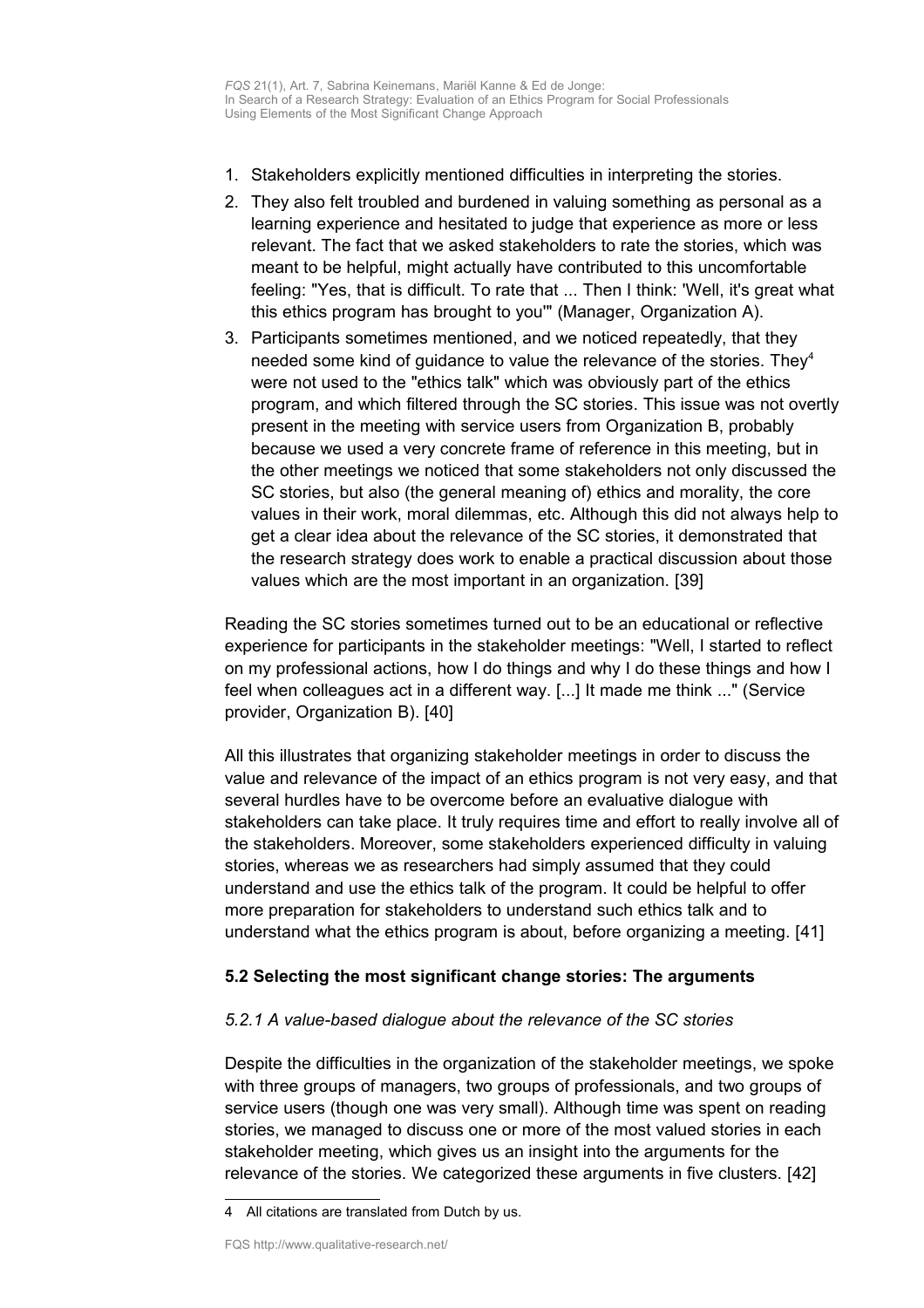Some participants value a story because the style of writing or metaphors in the story appeals to them. We categorize this type of argument under the name of *rhetoric*. One of the stakeholders mentions for example: "Yes, I really liked that! That was catchy. I thought: 'well, that makes it clear.' Because that story also describes the trip to the location of the meetings" (Manager, Organization B). This trip is used in the story as a metaphor for a trip to tranquility and reflection. [43]

Although this type of argument is not used very frequently, it is important to mention it as it illustrates that evaluations of SC stories are not always based on the actual impact of the ethics program, described in the stories. We have to be aware of the fact that stories might appeal to readers for other reasons than their impact. [44]

A second type of argument, categorized as *professional development*, valued stories because of the knowledge, skills, or attitude a participant developed during the ethics program. What counts in these arguments is not so much *what* participants learn in the program, but *that* they have learned something.

Chair: "Why do you consider it to be important for employees to grow as a team?" Stakeholder: "Then you continue learning. That's what I think. Everybody continues to learn from each other. And continues to ask questions. I just consider that to be important" (Manager, Organization A). [45]

A third type of argument relates to the *positioning* of service providers with regard to the organizational vision and mission statement: stories are valued because they demonstrate that participants in the program have (re-)positioned themselves with regard to this statement. Stakeholders are ambiguous with respect to the direction of this repositioning. Some stakeholders prefer to see "normative alignment" among service providers in the organization, whereas others explicitly value diversity in the ideals and value orientations of service providers. At the heart of this matter are various ideas about a just distribution of care: the idea that the same care should be applied to every client versus the idea that tailored care should be provided, attuned to the value orientation of the client. [46]

Stakeholders mention that they consider a story to be more relevant when its impact reaches beyond the personal experience of the participants in the ethics program. In other words, the impact should be noticeable for others, and preferably very clearly so. The normative rationale behind this type of argument sometimes seems to be of a utilitarian kind: "the greatest impact for the greatest number." This type of argument is categorized under the fourth heading *of size and beneficiaries*. [47]

The final category of arguments is more *explicitly normative*, which means that the stories are evaluated by the specific content of the lessons learned. Three subcategories can be discerned, which can be classified as three perspectives on good work: the perspective of the service user, the perspective of the service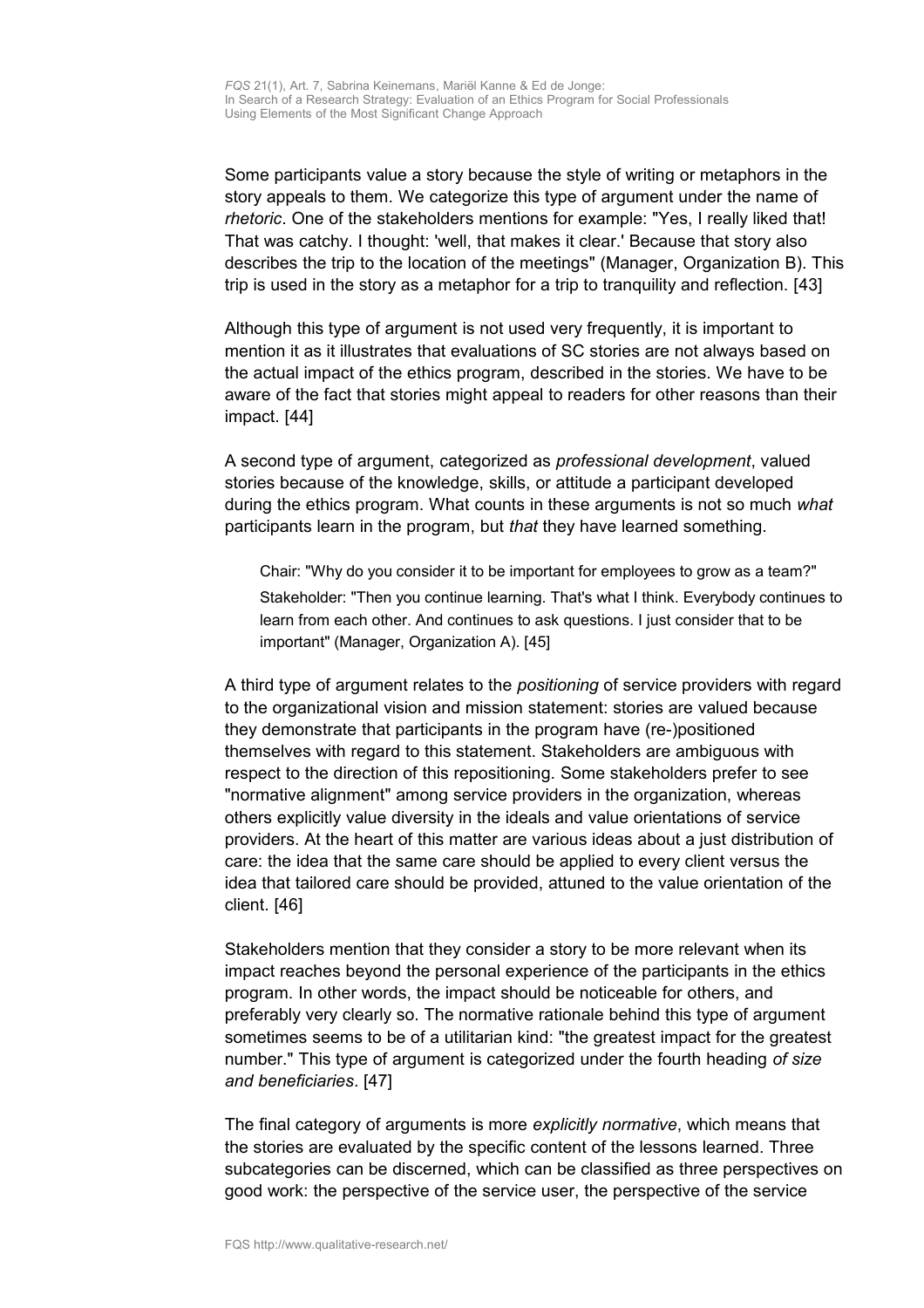provider as employee, and the perspective which takes actually delivered care as starting point for evaluation. Stakeholders appreciate stories in which service providers demonstrate that they have become less judgmental toward service users, that they recognize and stimulate the strengths and possibilities of service users, and listen to their concerns: "What I read is: putting the client in the center of attention. That is what is written down in the story. To teach the client to stand up for himself" (Manager, Organization A). [48]

Further, stakeholders consider it important for social service providers to enjoy their work and to work in a supportive team where you can talk to each other. For example: stories that reveal that the team spirit changed for the better due to the program were appreciated from this point of view, although arguments are interrelated at this point, as it is also assumed that team spirit influences caring practices and—therefore—the client. Finally, stakeholders value stories in which the author stated that they are able to deliver better care due to the ethics program. It remains unclear, however, what "better" means in this respect, as is demonstrated in the following quote. "It is all a matter of: Are you able to connect to the client? Are you providing good care for a client? Are you able to stay attuned in that process?" (Manager, Organization B) [49]

In light of the research goal—to evaluate the relevance of the impact of an ethics program with help of several stakeholders—we can state that the stakeholder meetings actually did provide insight into which elements of the SC stories seemed to matter. After all, some clear arguments and considerations were discussed, which also shed some light on the value-base of the practice under study: for example, stakeholders discussed their views on a just distribution of care, the relevance of professionalization, and three perspectives on good work (service user, service provider, the actually delivered care). [50]

#### *5.2.2 Surface and depth structure*

As already mentioned in the previous section, arguments are sometimes interrelated or connected. For example, in one excerpt, one of the stakeholders of Organization B states that a story is of specific interest because the author displays that the professional has learned to "slow down," that is to reflect before acting, and the stakeholder adds, "that is good." Other stakeholders and the chair dive into the matter: "Why and how is slowing down good? Does it not sometimes hinder a rapid response to a care need?" The conversation that unfolds also reveals the normative ground on which the argument rests. Slowing down creates the necessary space to weigh up several solutions and actions, but it is not because more options become available that slowing down is considered to be important. Instead, stakeholders point out that they work with vulnerable people who can easily be overshadowed or intimidated by care professionals: slowing down gives them the opportunity to tune in to the caring process. On top of that, this aligns with the organizational vision which stresses the need to situate care in the triangle professional-client-relatives. Here, we see how several types of arguments are actually tied up, offering a better view on the normative grounds for the evaluation of a story. Hence, this interrelatedness of arguments reveals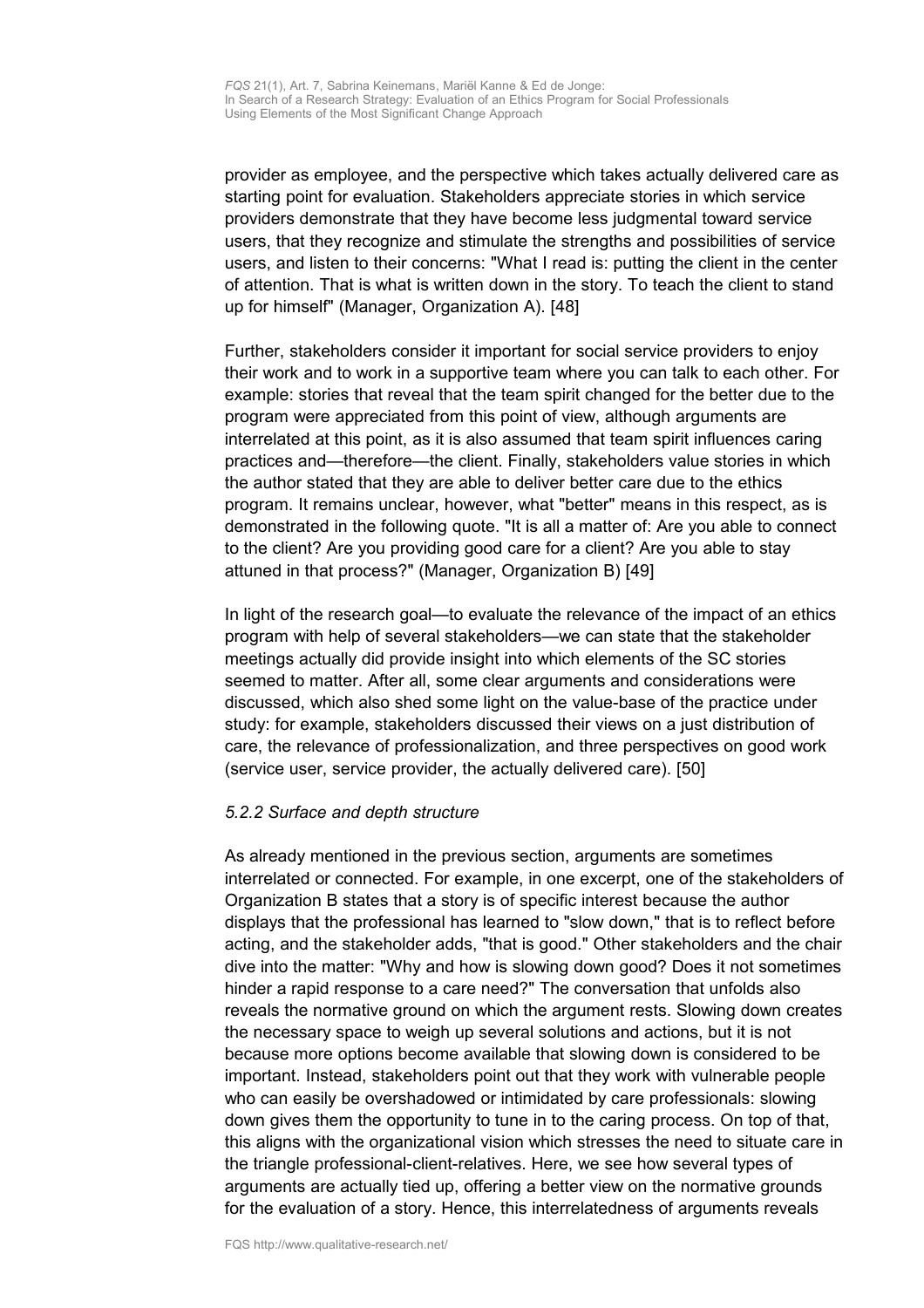that a specific argumentative structure is at work in some parts of the conversation, demonstrating that arguments have "surface and depth structure." When asked to value a story, stakeholders quite often cite organizational or professional norms, with a certain ease, without referring to the foundations of such norms. It seems as if they are not aware of the fundamental ethical orientation of these norms (RICOEUR, 1992 [1990]). In what follows, other stakeholders and the chair of the meeting "dig in" to the argument by adding new but related arguments (often from different categories). [51]

The depth structure of the arguments sheds light especially on the relevance of some SC stories, as they seem to refer to core values of the care practice in which several stakeholders are involved. However, this depth structure was difficult to uncover. The conversations during the meeting as well as the probing by the chair were needed to arrive at a comprehensive understanding of the arguments, and we did not always succeed in this. In fact, we sometimes got the impression that stakeholders did not really understand what we were looking for when we asked them to explain their arguments (Section 5.1.2). Perhaps, when using stakeholder dialogues in ethics-related research, more preparation time for the stakeholder meetings is needed in order to get a better grip on the MS stories and the purpose of the meetings. [52]

#### *5.2.3 Stakeholder perspectives*

Our goal in this research project was to involve several stakeholder perspectives in the evaluation of an ethics program. Consequently, we were interested in whether the different stakeholder meetings shed a different light on the SC stories. Unfortunately, we did not manage to speak with many service users, and our findings are based on a small group (especially from Organization B). However, we noticed that stakeholders in this specific organization did mention different arguments in the meetings. [53]

To start with, we gave every argumentative category a separate color in MAXQDA, which enabled the creation of "document portraits." These portraits clearly demonstrate that service users mention less diverse arguments: they hardly refer to arguments in the category "positioning with regard to organizational vision," for example (yellow), and more often use arguments that are explicitly of a normative nature (green).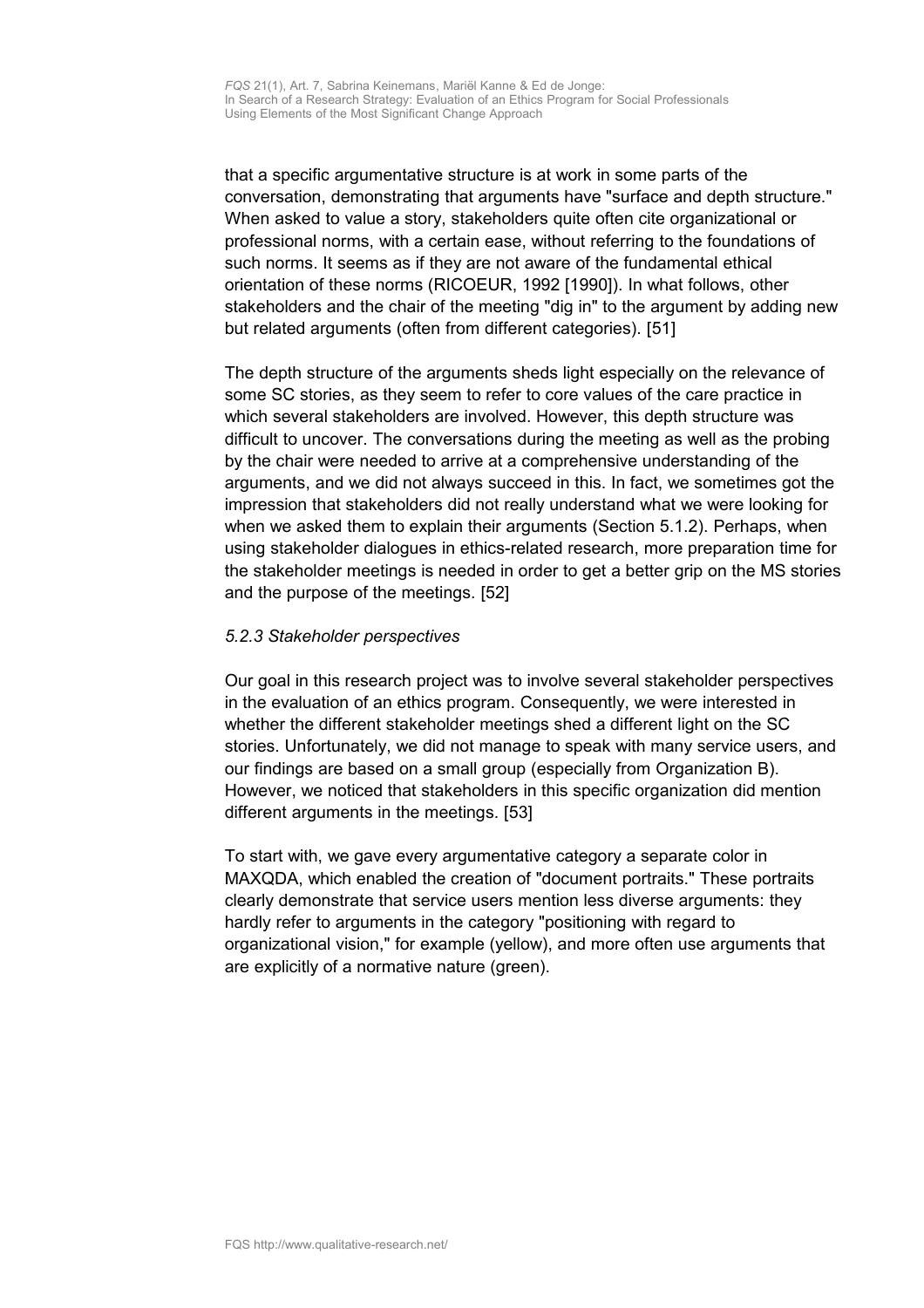

Figure 2: Document portraits [54]

Whereas managers and service providers sometimes experience difficulty in getting to the depth structure of their arguments, service users addressed this matter quite easily. For instance, all of the stakeholders stressed the relevance of listening to service users and considered it relevant when this was mentioned in SC stories. However, the stakeholder meetings with service users illuminated precisely the relevance of this "listening to clients" by providing examples from everyday experience. One service user mentioned how cookies were banned at the coffee table at a support group on account of health considerations, and another service user mentioned how another client was forced to wear painful orthopedic shoes, presumably to stimulate this client's mobility. In both instances, social service professionals were trying to enhance the health and mobility of service users, but were doing harm in the process. Therefore, the stakeholder meetings with service users revealed that care practices should not merely revolve around realizing values like health and mobility but are also about furthering "a good life," like enjoying company with tasty food and living comfortably without pain. [55]

The abovementioned examples demonstrate how service users always find themselves in an unequal and dependent relation with social professionals. Some have difficulty to express themselves due to a disability, for example, which makes it difficult for one service user to explain why the new orthopedic shoes bothered her so much. Still, service users want to be heard in care practices, and want to be enabled to be heard. Therefore, they value stories where authors say that they "listen more to service users." Consequently, the "listening to client concerns" which is expressed in the SC stories is not only relevant in order to further a good life (the existential dimension of care), but also because it helps to acknowledge the dissymmetry in caring relations (the political dimension of care). [56]

All the stakeholders highlighted the importance of listening to service users; the experiences of service users especially substantiated this point. Their experiences provided a more comprehensive understanding of the arguments,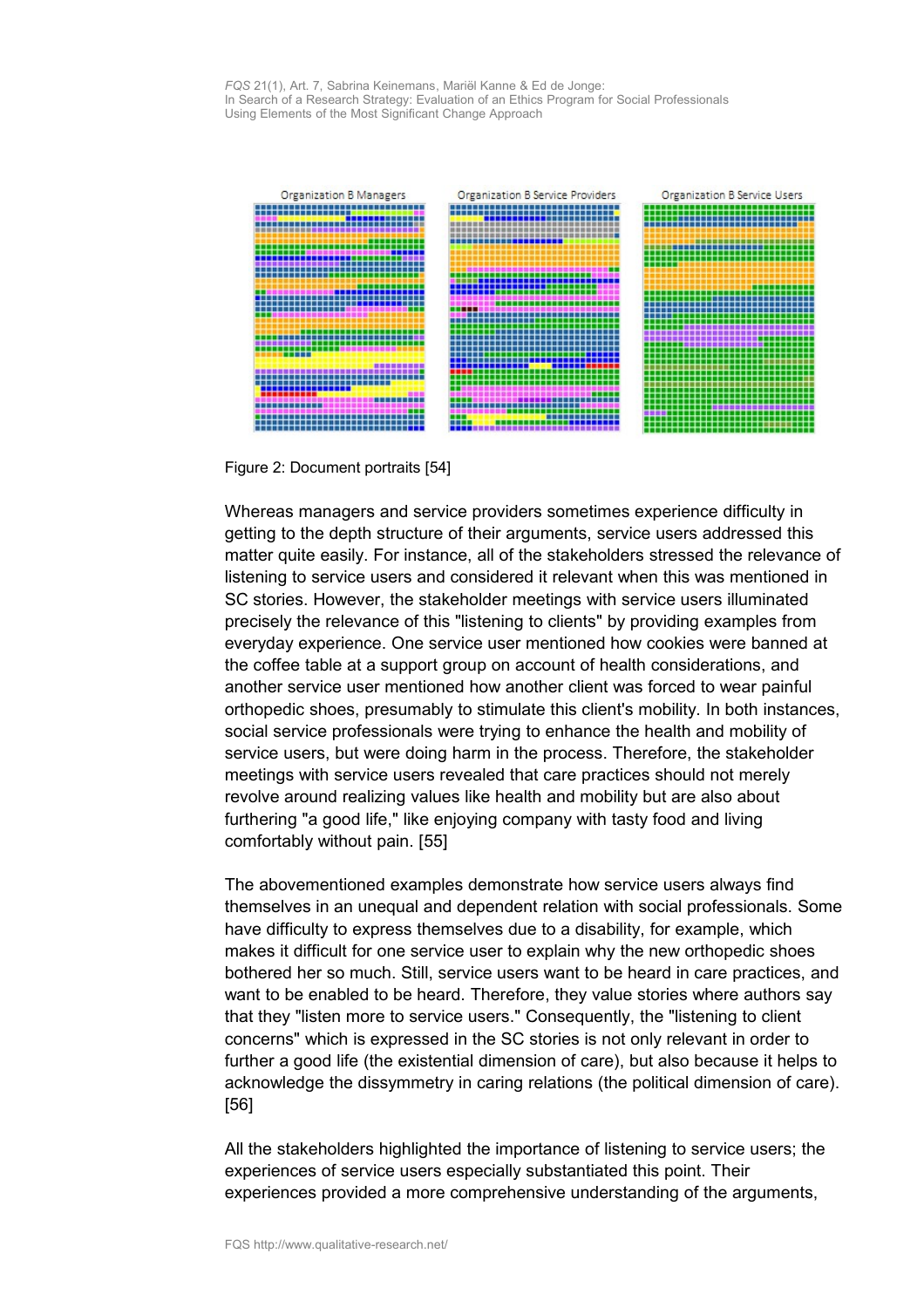which were also mentioned in the other stakeholder meetings. Hence, we consider our effort to involve service users of utmost importance in our study and in our use of the MSC. [57]

### <span id="page-19-0"></span>**6. Discussion**

One issue that we need to discuss is our double role as researchers and trainers of the ethics program. This role was due to financial constraints: we were unable to acquire funding for the study and therefore performed it on a very limited budget. Nevertheless, the findings of the study might be influenced by the fact that participants knew that we, as trainers, were going to analyze their stories. Perhaps they exaggerated the impact of the training, or did not disclose any negative experiences in order not to offend us. This is a serious risk, which we tried to mitigate by investing in an open and trusting working relationship, which was also needed for the training. Further, we made adjustments to some of the SC stories in order to discuss them with service users. In our view, this change was necessary: otherwise it would not have been possible to include these service users in the evaluation process. In hindsight, it would have been better if we —as trainer-researchers—had not been involved in this adjustment process. [58]

Another major limitation of our study is that we did not manage to include quite as many stakeholders as we had hoped to. As the study included a very small sample and service users are especially underrepresented, conclusions with regard to the usefulness of our adaptation of the MSC in the evaluation of our ethics program need to be interpreted with some caution. However, our findings do suggest that including the service user perspective is very important for our understanding of the relevance of the ethics program. Hence, we should do our best to reach more service users in subsequent studies and should rethink our strategies to reach that goal. The chances of success will probably improve when service providers are involved in this effort. [59]

Further, although we obtained an overview of the arguments which were used to evaluate the relevance of the stories, it remained unclear which impact of our ethics program mattered most, and which impact mattered less. This might be due to the fact that we used a horizontal approach in our study. Also, the fact that our stakeholder meetings were focused on discussing the most significant stories might be a relevant element in this finding. Consequently, the least relevant stories might have been overlooked. A few things can be said about this issue. [60]

First, it might be helpful if MSC were to be less focused on the most significant stories, to also discuss the less significant stories. This is especially because there is always the hurdle of different interpretations; our meetings showed that talking about the significance of a story often changes a stakeholder's opinion. On the other hand, we expect this will make it all the more difficult for stakeholders to engage in a fruitful dialogue, as they already felt burdened in the process of selecting the most significant stories (Section 5.1.2). [61]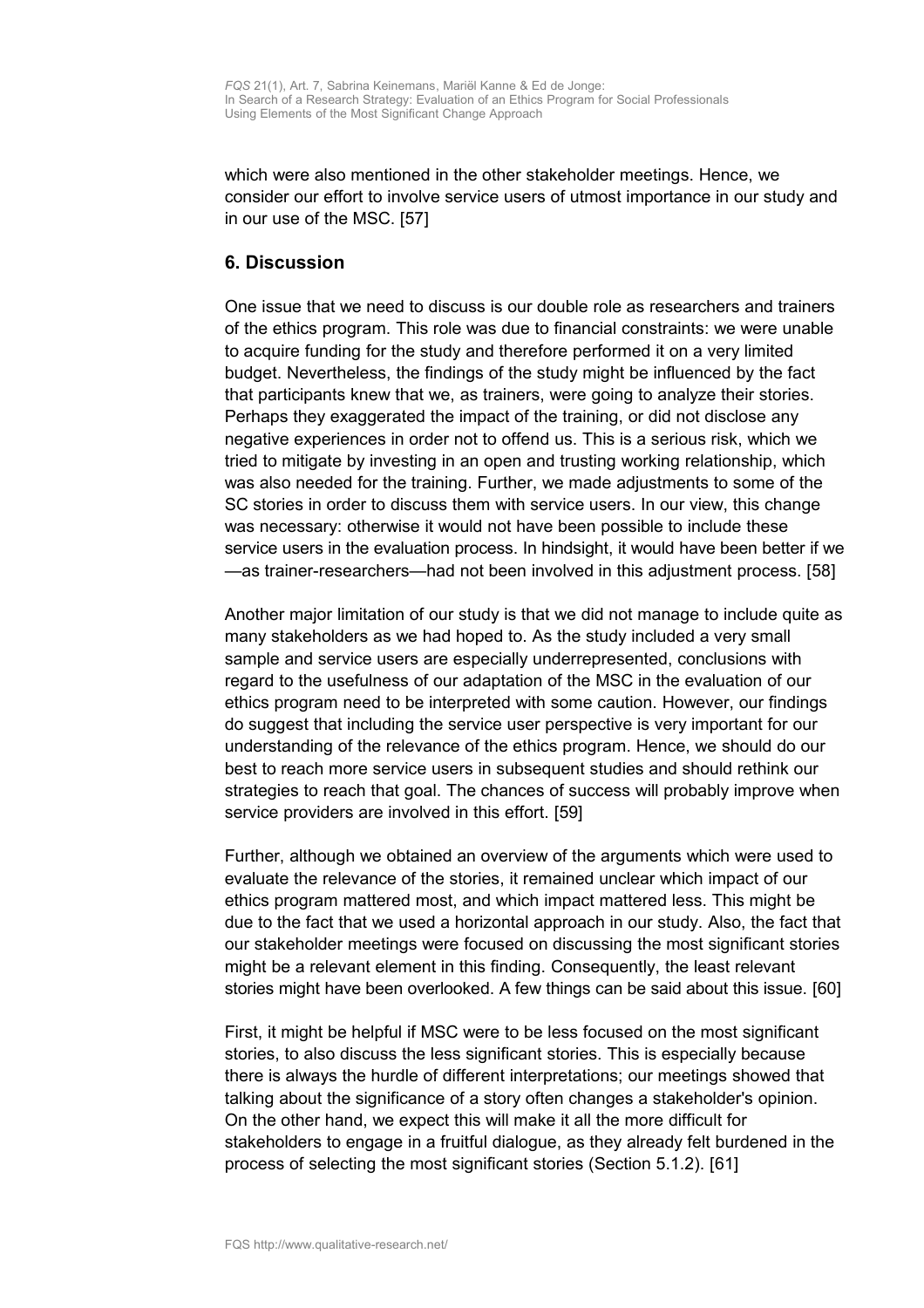Second, another way to get a better picture of the relevance of the SC stories and the impact of our ethics program might be to make a more thorough and participative analysis of the arguments and dialogues in the stakeholder meetings. Although we did compare the arguments of the different stakeholders, we did not truly confront their perspectives face to face and hence one might ask whether we obtained a good enough understanding of the relevance of the impact of our program. Managerial considerations to value a story might have changed when confronted with the service user perspective, for example. We could have used the phase of feeding back the results, a crucial element in the MSC to contribute to a more thorough analysis of the stakeholder evaluations. In fact, we did try to feed some of our understandings into the evaluation process by organizing a feedback meeting after the research, where all the stakeholders could meet and discuss the SC stories and the arguments of the stakeholder meetings. Not many stakeholders attended this meeting, however (no service users were present, for example), and visitors were not so much interested in looking back at the evaluation process as in discussing the next steps to develop their ethical agency. Further, in fear of a diminishing commitment by the stakeholders, we wanted to organize the feedback meeting shortly after the last stakeholder meeting was held. Therefore, our analysis was still a work in progress. As a result, the feedback meeting did not actually contribute to a better understanding of the evaluative comments in the diverse stakeholder meetings. In a future study we could profit from this lesson and consider this feedback meeting not so much as a closing session but as an actual part of the research process. This process would enable stakeholders to discuss and confront their arguments, to relate them again to the SC stories, and decide which type of impact is more or less relevant. This would also prevent the reintroduction of a more vertical selection process and contribute to the participative and dialogical goal of our research. [62]

Third, we wish to emphasize (again) that we were not particularly interested in the "most significant" story as such; rather, we wanted to know if and why the impact of our ethics program matters to stakeholders. The stakeholder meetings did give us a better understanding in this respect. For example, it became clear why the ability to look at your work from another perspective, such as the service users' perspective, is so important in care practices. [63]

Finally, in doing research on the impact of an ethics program as ethicists who also developed and implemented this program, we realize that thorough reflection on our own normativity is necessary to be able to do "good" research. We want our research to contribute to good care and quality of life of service users; we want to take the intersubjective nature of knowledge production into account; we want to preserve the dignity of stakeholders and respect the differences between them, and we want to be attentive to power relations within and outside of the research endeavor. With GUISHARD, HALKOVIC, GALETTA and LI (2018) we notice that these elements are lacking in ethics codes for researchers, but they are indispensable for researchers who view themselves as "normative professionals" (KUNNEMAN, 2013) engaged in doing "ethics work" (BANKS, 2016, see also Section 2). This is why we organized many moments for collective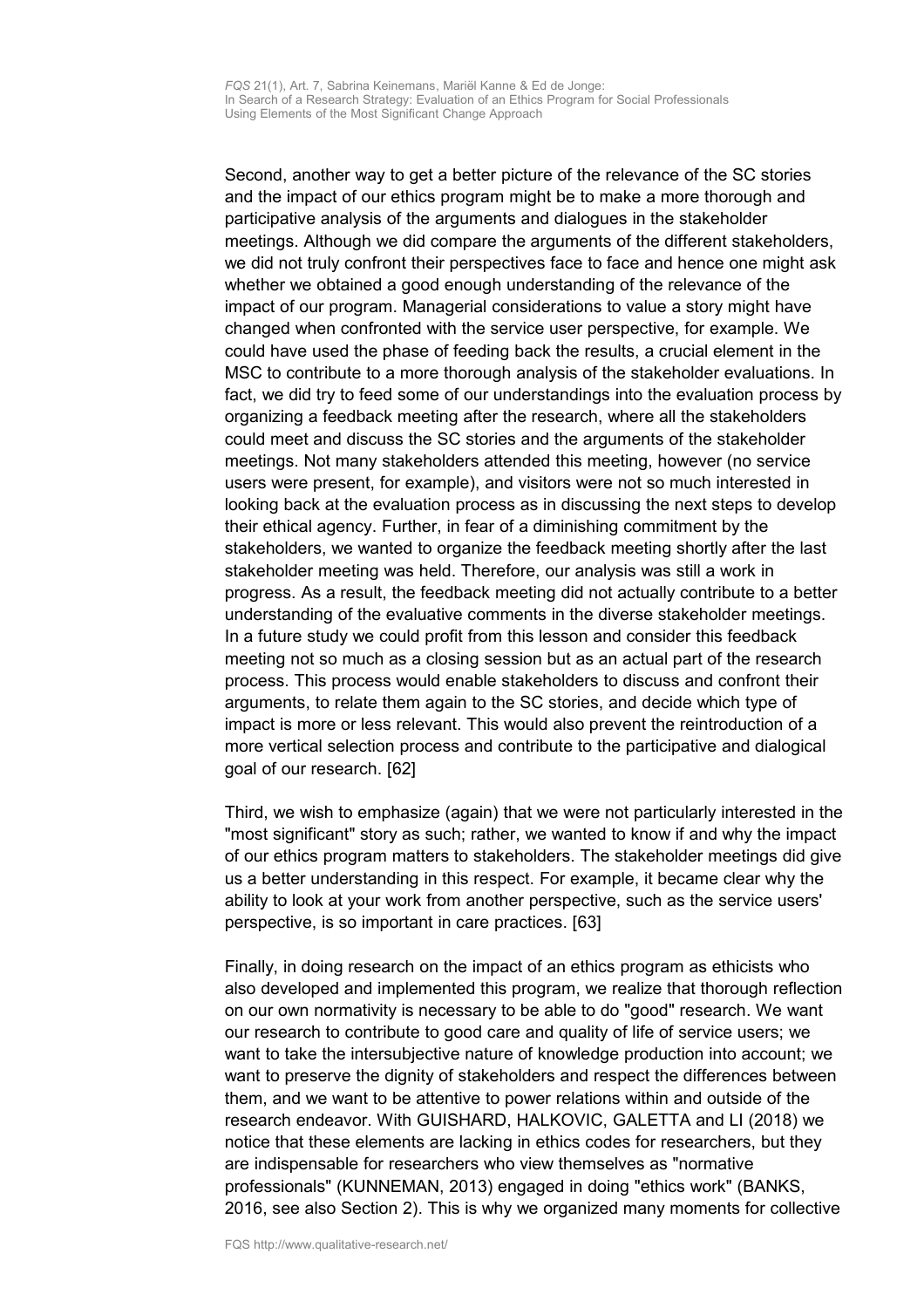reflection during the period of this research project, where we questioned our own and each other's ethical principles and sought to relate our opinions to theoretical positions from a philosophical and social science perspective. However, we kept many of the results of these reflections to ourselves. We chose not to mention our own normative positions and did not elaborate on various theoretical notions in the stakeholder dialogues because we did not want to influence the results. In retrospect, however, we wonder whether bringing in our own ethical reflections would not have contributed to obtaining a better view on the depth structure of arguments (Section 5.2.2). [64]

# <span id="page-21-1"></span>**7. Conclusion**

The question which remains at the end of this paper is: Did our version of the MSC prove to be a useful approach in the evaluation of an ethics program for social professionals? Multiple difficulties arose during the stakeholder meetings, as participants did not always prepare for the meetings and found it difficult to evaluate the MSC stories. Moreover, our analysis suggests that it takes some effort to get to the "depth" structure of the arguments for the evaluation and that a confrontation of stakeholder arguments might have contributed to a more thorough understanding of the relevance of our ethics program. [65]

That being said, we consider the collection of SC stories and the involvement of stakeholders in ethical evaluation processes a promising research strategy in our research program on ethics work. Some of the difficulties we experienced, like the active engagement of stakeholders, are not specific for this strategy but are common in other types of participatory research as well. Besides, despite the abovementioned troubles, the stakeholder meetings did provide some insight into the relevance of our ethics program. Especially the client perspective illuminated the relevance of some SC stories. Therefore, we consider the adaptation of the vertical selection process of MSC to a horizontal selection process to be valuable. Finally, our research never aimed for a "normative conclusion." We were not searching for "the most relevant story." Rather, we strived for a comprehensive understanding of the relevance of moral reflection tools and ethics programs in order to help stakeholders deliver "good care." We feel that our project succeeded in this respect, but realize that MSC could be more fruitful as a strategy for our research program when a more thorough dialogue between stakeholders is stimulated after the separate meetings. Hence, the next step in our ongoing quest will be to enrich our horizontal adaptation of the MSC with strategies to optimize the involvement of all stakeholders who are willing to participate in a value-based dialogue with specific attention for the ethical dimension of the care practices in their organization. [66]

# <span id="page-21-0"></span>**Acknowledgments**

We wish to thank all the participating social service providers, service users and managers for their time and effort to share and read stories, and for their commitment to our joint search for good work in health and social care.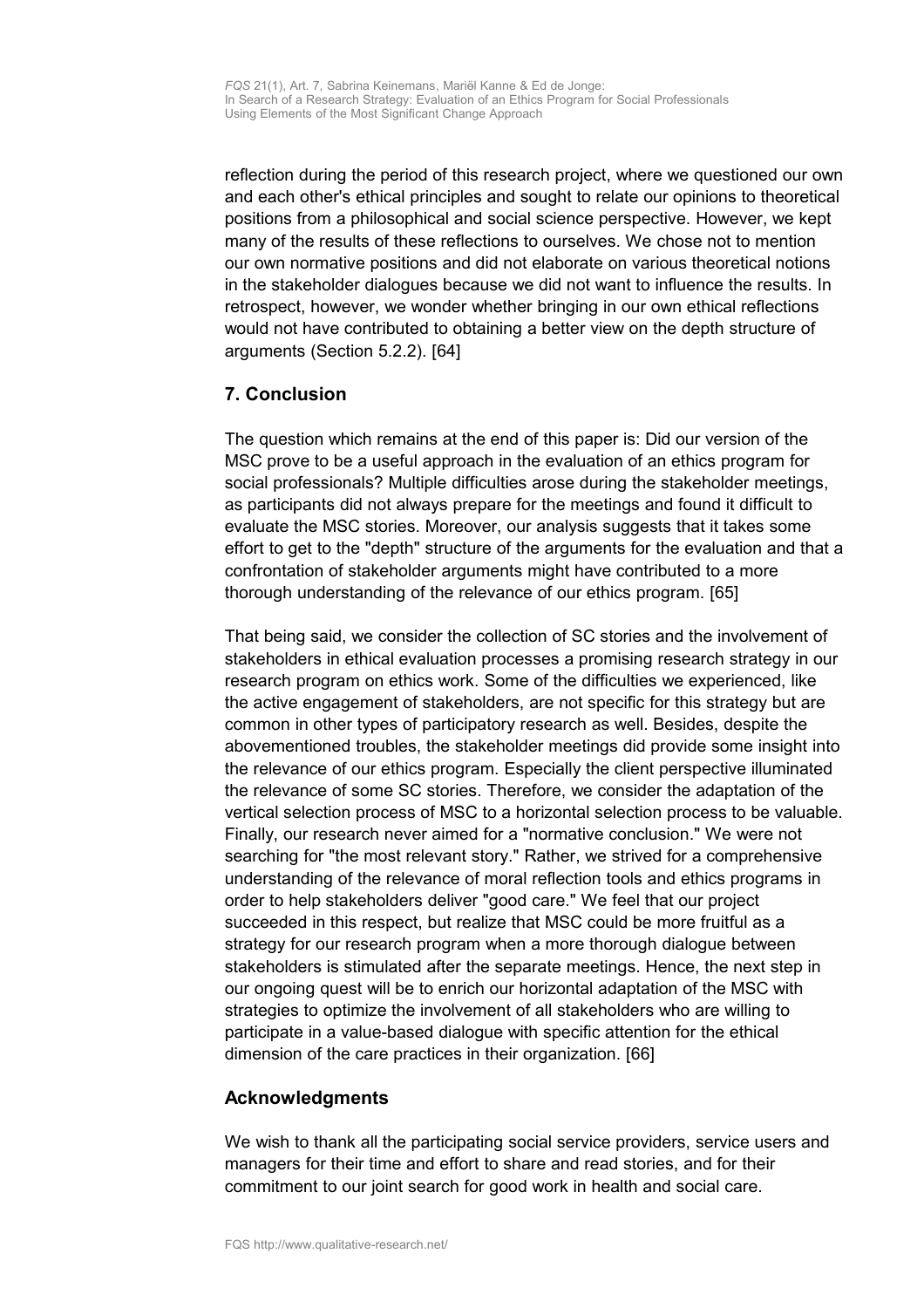*FQS* 21(1), Art. 7, Sabrina Keinemans, Mariӫl Kanne & Ed de Jonge: In Search of a Research Strategy: Evaluation of an Ethics Program for Social Professionals Using Elements of the Most Significant Change Approach

#### <span id="page-22-0"></span>**References**

Andriessen, Daan; Onstenk, Jeroen; Delnooz, Paul; Smeijsters, Henk & Peij, Stefan (2010). *Code of conduct applied research for higher professional education. Code of conduct for the preparation and execution of applied research in higher professional education in the Netherlands.* The Hague: The Dutch Association of Universities of Applied Sciences,

[https://www.vereniginghogescholen.nl/system/knowledge\\_base/attachments/files/000/000/121/origi](https://www.vereniginghogescholen.nl/system/knowledge_base/attachments/files/000/000/121/original/Code_of_Conduct_Applied_Research_for_Higher_Professional_Education.pdf?1438782215) [nal/Code\\_of\\_Conduct\\_Applied\\_Research\\_for\\_Higher\\_Professional\\_Education.pdf?1438782215](https://www.vereniginghogescholen.nl/system/knowledge_base/attachments/files/000/000/121/original/Code_of_Conduct_Applied_Research_for_Higher_Professional_Education.pdf?1438782215) [Accessed: September 29, 2019].

Banks, Sarah J. (2013). Negotiating personal engagement and professional accountability: Professional wisdom and ethics work. *European Journal of Social Work*, *16*(5), 587-604.

Banks, Sarah J. (2016). Everyday ethics in professional life: Social work as ethics work. *Ethics and Social Welfare*, *10*(1)*,* 35-52,<http://dro.dur.ac.uk/18036/>[Accessed: September 11, 2019].

[Bergold, Jarg](http://www.qualitative-research.net/index.php/fqs/about/editorialTeam) & Thomas, Stefan (2012). Participatory research methods: A methodological approach in motion. *Forum Qualitative Sozialforschung / Forum: Qualitative Social Research*, *13*(1), Art. 30,<http://dx.doi.org/10.17169/fqs-13.1.1801>[Accessed: May 20, 2019].

Cook, Tina (2012). Where participatory approaches meet pragmatism in funded (health) research: The challenge of finding meaningful spaces. *Forum Qualitative Sozialforschung / Forum: Qualitative Social Research*, *13*(1), Art. 18,<http://dx.doi.org/10.17169/fqs-13.1.1783>[Accessed: September 10, 2019]

Davies, Rick & Dart, Jess (2005). *The "most significant change" technique. A guide to its use,* <https://www.mande.co.uk/wp-content/uploads/2005/MSCGuide.pdf>[Accessed: September 30, 2019].

De Jonge, Ed (2014). Profession or craft? A reflection on the moral identity of social work. *Journal of Social Intervention: Theory and Practice, 23*(1), 91-106.

De Jonge, Ed; Keinemans, Sabrina & Kanne, Mariӫl (2019, submitted). The ethical impact of a training programme on ethical agency for social professionals.

Gadamer, Hans-Georg (1975 [1960]). *Truth and method.* New York, NY: Seabury Press.

Grönlund, Catarina F.; Dahlqvist, Vera; Zingmark, Karin; Sandlund, Mikael & Söderberg, Anna (2016). Managing ethical difficulties in healthcare: Communicating in inter-professional clinical ethics support sessions. *HEC Forum*, *28*(4), 321-338.

Guishard, Monique A.; Halkovic, Alexis; Galletta, Anne & Li, Peiwei (2018). Toward epistemological ethics: Centering communities and social justice in qualitative research. *Forum Qualitative Sozialforschung / Forum: Qualitative Social Research*, *19*(3), Art. 27, [http://dx.doi.org/10.17169/fqs-](http://dx.doi.org/10.17169/fqs-19.3.3145)[19.3.3145](http://dx.doi.org/10.17169/fqs-19.3.3145) [Accessed: May 18, 2019].

Haan, Maaike M.; Van Gurp, Jelle L.P.; Naber, Simone M. & Groenewoud, Stef A. (2018). Impact of moral case deliberation in healthcare settings: A literature review. *BMC Medical Ethics*, *19*, Art. 58, <https://doi.org/10.1186/s12910-018-0325-y>[Accessed: September 20, 2019].

Hartman, Laura; Metselaar, Suzanne; Widdershoven, Guy & Molewijk, Bert (2019). Developing a "moral compass tool" based on moral case deliberations: A pragmatic hermeneutic approach to clinical ethics. *Bioethics*, 1-10,<https://doi.org/10.1111/bioe.12617>[Accessed: September 11, 2019].

Hollomotz, Andrea (2018). Successful interviews with people with intellectual disability. *Qualitative Research*, *18*(2), 153-170.

Hsieh, Hsiu-Fang & Shannon, Sarah E. (2005). Three approaches to qualitative content analysis. *Qualitative Health Research*, *15*(9), 1277-1288.

Janssens, Rien; Van Zadelhoff, Ezra; Van Loo, Ger; Widdershoven, Guy & Molewijk, Bert (2015). Evaluation and perceived results of moral case deliberation: A mixed methods study. *Nursing Ethics*, *22*(8), 870-880.

Kanne, Mariӫl (2016). *Co-creatie van goede zorg. Ethische vragen, moreel beraad en normatieve professionalisering in de zorg en het sociaal werk* [Co-creation of good care. Ethical questions, moral case deliberation and normative professionalization in health and social care]. Delft: Eburon.

Kara, Helen (2017). Identity and power in co-produced activist research. *Qualitative Research*, *17*(3), 298-301.

Keinemans, Sabrina (2014). Be sensible: Emotions in social work ethics and education. *British Journal of Social Work, 45*(7), 2176-2191.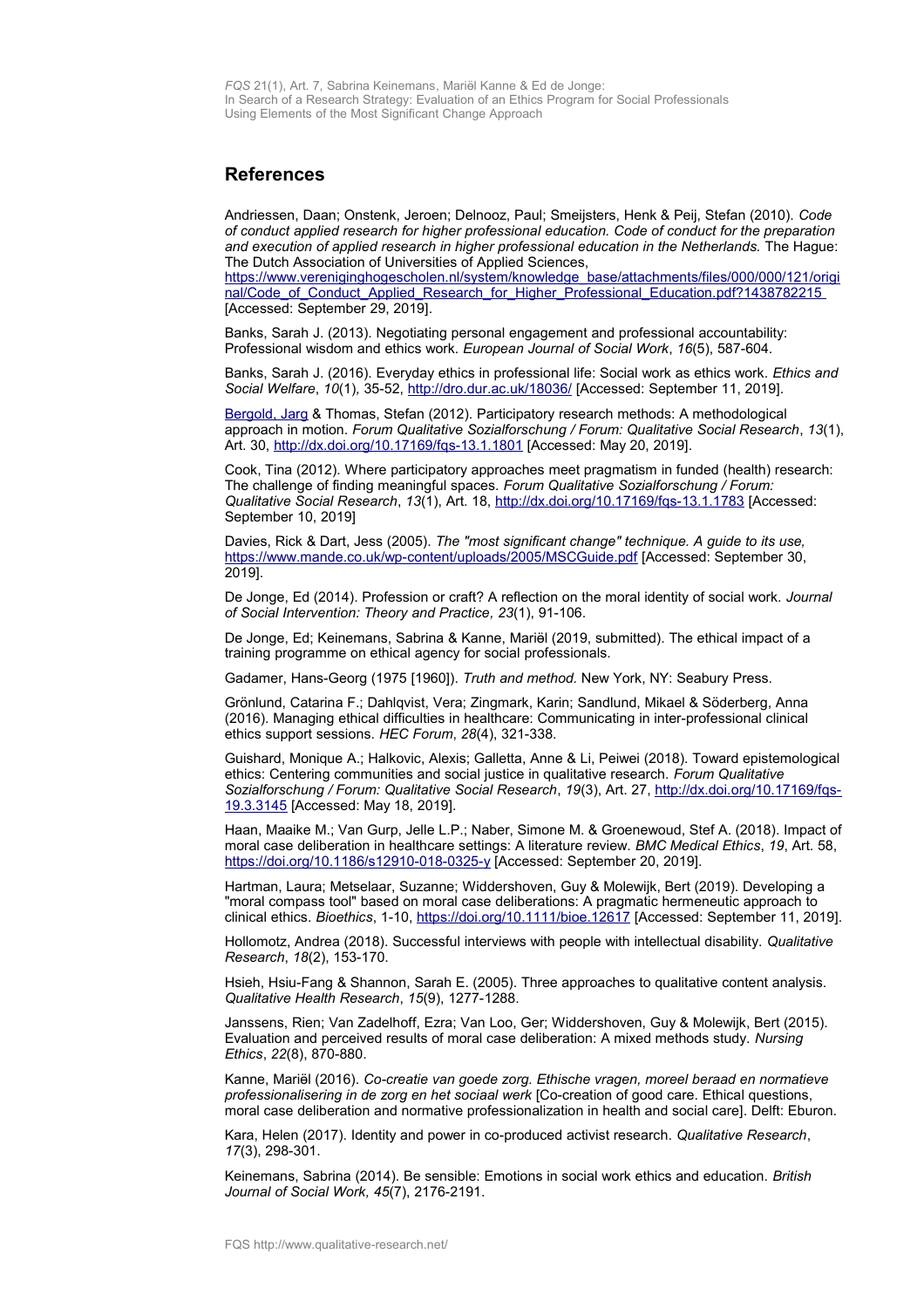Keinemans, Sabrina; De Jonge, Ed & Kloppenburg, Raymond (2014). *Ethisch actorschap* [Ethical Agency]. Delft: Eburon.

Keinemans, Sabrina; Kanne, Mariӫl & De Jonge, Ed (2018). *Ethiek met impact. Een onderzoek naar de impact van een professionaliseringstraject ethisch actorschap* [Impactful ethics: A research concerning the impact of professionalization in ethical agency]. Utrecht: Hogeschool Utrecht.

Klaase, Fons (2017). *Professionele moed in het sociaal werk. Over sociale rechtvaardigheid, agogisch vakmanschap & het parresiastische ethos* [Professional courage in social work. On social justice, agogical craftmanship and parrhesiastic ethos]. Delft: Eburon.

Kunneman, Harry (2005). Social work as laboratory for normative professionalisation. *Social Work and Society*, *3*(2), 191-200.

Kunneman, Harry (2013). *Kleine waarden en grote waarden* – *Normatieve professionalisering als politiek perspectief* [Small values and big values—normative professionalization as a political perspective]. Amsterdam: SWP.

Lenette, Caroline: Banks, Sarah J.; Nunn, Caitlin; Coddington, Kate; Cook, Tina; Kong, Sui-Ting & Stavropoulou, Nelli (2019). Brushed under the carpet: Examining the complexities of participatory research (PR). *Research for All*, [http://handle.unsw.edu.au/1959.4/unsworks\\_56175](http://handle.unsw.edu.au/1959.4/unsworks_56175) [Accessed: September 11, 2019].

Martino, Alan S. & Schormans, Ann F. (2018). When good intentions backfire: University research ethics review and the intimate lives of people labeled with intellectual disabilities. *Forum Qualitative Sozialforschung / Forum: Qualitative Social Research, 19*(3), Art. 9, [http://dx.doi.org/10.17169/fqs-](http://dx.doi.org/10.17169/fqs-19.3.3090)[19.3.3090](http://dx.doi.org/10.17169/fqs-19.3.3090) [Accessed: October 11, 2019].

[Mayring, Philipp](http://www.qualitative-research.net/index.php/fqs/about/displayMembership/2) (2019). Qualitative Inhaltsanalyse – Abgrenzungen, Spielarten, Weiterentwicklungen. *Forum Qualitative Sozialforschung / Forum: Qualitative Social Research, 20*(3), Art. 16,<http://dx.doi.org/10.17169/fqs-20.3.3343>[Accessed: October 11, 2019].

McClelland, David (1993). The concept of competence. Competence at work. In Lyle M. Spencer & Signe M. Spencer (Eds.), *Competence at work* (pp.1-16). New York, NY: Wiley.

Molewijk, Bert; Van Zadelhoff, Ezra; Lendemeijer, Bert & Widdershoven, Guy A.M. (2008). Implementing moral case deliberation in Dutch health care; improving moral competency of professionals and the quality of care. *Bioethica*, *1*(1), 57-65, [http://www.bioethica](http://www.bioethica-forum.ch/docs/08_1/1_08_12.pdf)[forum.ch/docs/08\\_1/1\\_08\\_12.pdf](http://www.bioethica-forum.ch/docs/08_1/1_08_12.pdf) [Accessed: September 30, 2019].

Omlo, Jurriaan (2014). *Doelgerichtheid bij onderzoek maakt blind voor "onverwachte bijvangsten"* [A focus on targets obscures the view on unpredicted outcomes]. [https://www.socialevraagstukken.nl/doelgerichtheid-bij-onderzoek-maakt-blind-voor-onverwachte](https://www.socialevraagstukken.nl/doelgerichtheid-bij-onderzoek-maakt-blind-voor-onverwachte-bijvangsten/)[bijvangsten/](https://www.socialevraagstukken.nl/doelgerichtheid-bij-onderzoek-maakt-blind-voor-onverwachte-bijvangsten/) [Accessed: September 30, 2019].

Ricoeur, Paul (1992 [1990]). *Oneself as another.* Chicago, IL: The University of Chicago Press.

Saumure , Kristie & Given, Lisa M. (2008). Convenience sample. In Lisa M.Given (Ed), *The Sage encyclopedia of qualitative research methods* (pp.124-125). Thousand Oaks, CA: Sage.

Siry, Christina; Ali-Khan, Carolyne & Zuss, Mark (2011). Cultures in the making: An examination of the ethical and methodological implications of collaborative research. *Forum Qualitative Sozialforschung / Forum: Qualitative Social Research, 12*(2), Art. 24, [http://dx.doi.org/10.17169/fqs-](http://dx.doi.org/10.17169/fqs-12.2.1657)[12.2.1657](http://dx.doi.org/10.17169/fqs-12.2.1657) [Accessed: May 18, 2019].

Spijkerboer, Ruth (2018). Moral case deliberation and students' and professionals' way of dealing with moral challenges in their care for young people*. PhD thesis*, philosophy and ethics, Vrije Universiteit Amsterdam, The Netherlands,<http://hdl.handle.net/1871/55899>[Accessed: September 30, 2019].

Svantesson, Mia; Karlsson, Jan; Boitte, Pierre; Schildman, Jan; Dauwerse, Linda; Widdershoven, Guy; Pedersen, Reidar; Huisman, Martijn & Molewijk, Bert (2014). Outcomes of moral case deliberation—the development of an evaluation instrument for clinical ethics support (the Euro-MCD). *BMC Medical Ethics*, *15*, Art. 30,<http://www.biomedcentral.com/1472-6939/15/30> [Accessed: September 11, 2019].

Taylor, Charles (1989). *Sources of the self. The making of modern identity.* Cambridge, MA: Cambridge University Press.

Tonkens, Evelien (2009). *Mondige burgers, getemde professionals* [Empowered citizens, tamed professionals]. Amsterdam: Van Gennep.

Tronto, Joan (1993). *Moral boundaries. A political argument for an ethic of care.* New York, NY: Routledge.